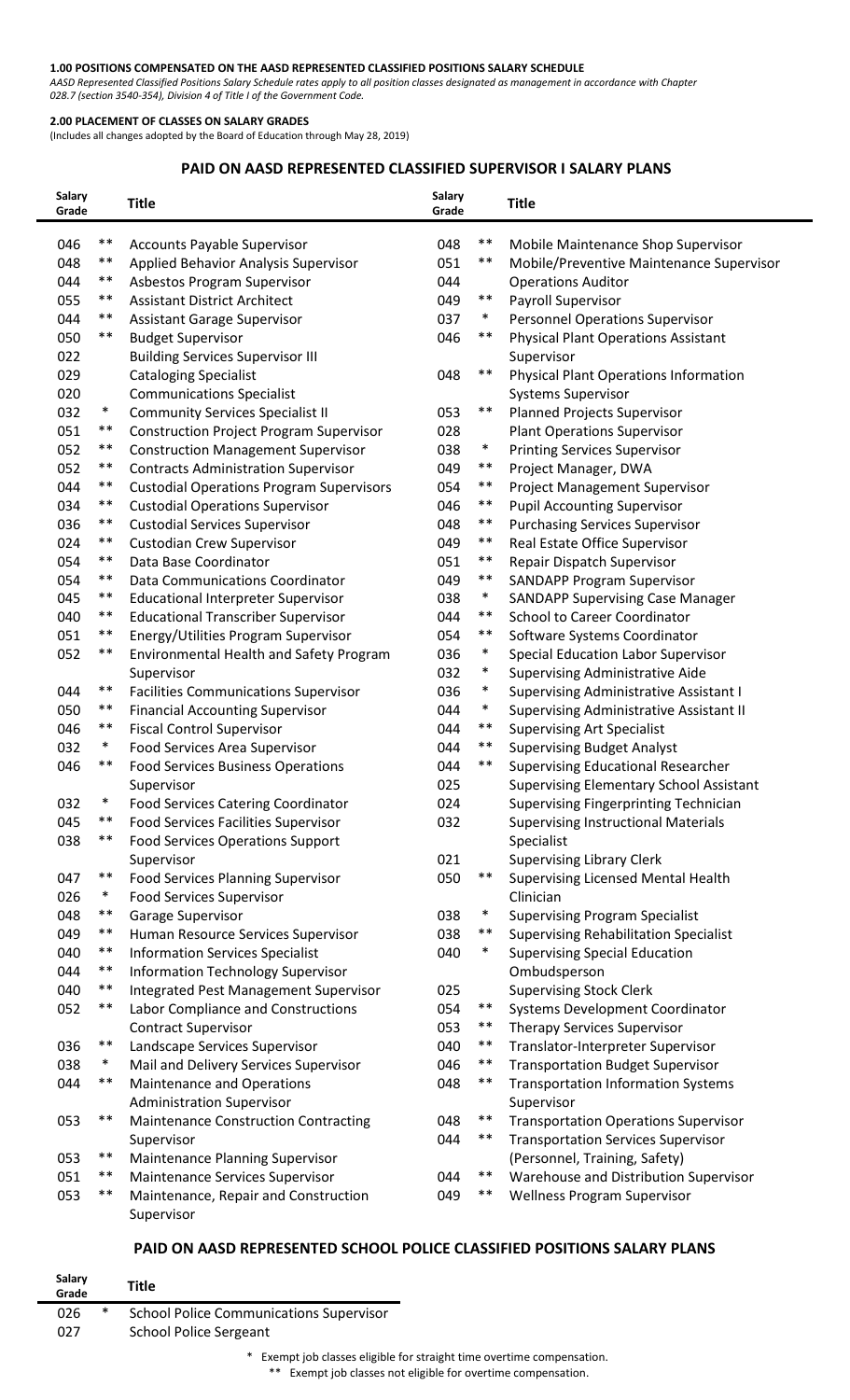## **PAID ON AASD REPRESENTED CLASSIFIED SUPERVISOR II SALARY PLANS**

| $***$<br>$***$<br>024<br>Administrator, Business Operations<br>024<br>Manager, Fleet Maintenance<br>$***$<br>030<br>$***$<br>030<br>Administrator, Instructional Operations<br>Manager, Food Services Acquisition and<br>032<br>$***$<br>Assistant Director, Food and Distribution<br>Production<br>$\ast\ast$<br>028<br>Services<br>Manager, Instructional Materials<br>$***$<br>$***$<br>032<br><b>Business Intelligence Coordinator</b><br>024<br>Manager, Landscape Services<br>$***$<br>$***$<br>Business Manager, Early Childhood Education<br>024<br>Manager, Material Control<br>026<br>$\ast\ast$<br>020<br>Manager, Outreach Program<br>Programs<br>$***$<br>$***$<br>022<br>026<br>Business Manager, Food Services Department<br>Manager, Parent Center<br>$***$<br>028<br>$***$<br>032<br>Director, Assessment Services<br>Manager, Physical Plant Operations Support<br>$***$<br>032<br>Director, Performance Management and<br><b>Services</b><br>$***$<br>026<br>Evaluation<br>Manager, Position Control and Financial<br>$***$<br>034<br>Director, Project Management Department<br>Reporting<br>032<br>$***$<br>$***$<br>Director, Research and Development<br>028<br>Manager, Safety, Training, Personnel and<br>$***$<br>030<br><b>District Architect</b><br><b>Environmental Compliance</b><br>$***$<br>$***$<br>027<br><b>District Community Schools Coordinator</b><br>024<br>Manager, School-to-Career<br>$***$<br>$***$<br>026<br>018<br>Manager, Translation and Community Services<br>Food Services Regional Field Manager<br>$***$<br>$***$<br>022<br>Manager, Accounts Payable<br>026<br>Manager, Transportation Operations<br>$***$<br>026<br>$***$<br>Manager, Auxiliary Services Controls<br>022<br><b>Operations Specialist</b><br>$***$<br>$***$<br>Manager, Budget Development<br>030<br>Program Manager, Mental Health Resource<br>030<br>$***$<br>022<br>Manager, Certificated Human Resources<br>Center<br>$***$<br>030<br>028<br>$***$<br>Manager, Charter Schools<br>Program Manager, Program Monitoring<br>$***$<br>$\ast$<br>Manager, Community Relations<br>038<br><b>School Police Captain</b><br>024<br>$***$<br>$***$<br>030<br>022<br><b>School Site Operations Specialist</b><br>Manager, Contracts Compliance<br>$***$<br>$***$<br>022<br>Specialist, Community Relations<br>026<br>Manager, Custodial Services<br>$***$<br>$***$<br>028<br>Manager, Environmental Health and Safety<br>022<br>Training and Quality Assurance Specialist,<br>$***$<br>Manager, Facilities Planning<br>028<br><b>Physical Plant Operations</b><br>**<br>Manager, Financial Accounting<br>028<br>$***$<br>Visual and Performing Arts Facilities Manager<br>024<br>$***$<br>026<br>$***$<br>026<br>Manager, Fiscal Control<br>Zone Manager | Salary<br>Grade | <b>Title</b> | <b>Salary</b><br>Grade | <b>Title</b> |
|-------------------------------------------------------------------------------------------------------------------------------------------------------------------------------------------------------------------------------------------------------------------------------------------------------------------------------------------------------------------------------------------------------------------------------------------------------------------------------------------------------------------------------------------------------------------------------------------------------------------------------------------------------------------------------------------------------------------------------------------------------------------------------------------------------------------------------------------------------------------------------------------------------------------------------------------------------------------------------------------------------------------------------------------------------------------------------------------------------------------------------------------------------------------------------------------------------------------------------------------------------------------------------------------------------------------------------------------------------------------------------------------------------------------------------------------------------------------------------------------------------------------------------------------------------------------------------------------------------------------------------------------------------------------------------------------------------------------------------------------------------------------------------------------------------------------------------------------------------------------------------------------------------------------------------------------------------------------------------------------------------------------------------------------------------------------------------------------------------------------------------------------------------------------------------------------------------------------------------------------------------------------------------------------------------------------------------------------------------------------------------------------------------------------------------------------------------------------------------------------------------------------------------------------------------------------------------------------------------------------------------------------------------------------------------------------------------------------------------------------------------------------------|-----------------|--------------|------------------------|--------------|
|                                                                                                                                                                                                                                                                                                                                                                                                                                                                                                                                                                                                                                                                                                                                                                                                                                                                                                                                                                                                                                                                                                                                                                                                                                                                                                                                                                                                                                                                                                                                                                                                                                                                                                                                                                                                                                                                                                                                                                                                                                                                                                                                                                                                                                                                                                                                                                                                                                                                                                                                                                                                                                                                                                                                                                         |                 |              |                        |              |
|                                                                                                                                                                                                                                                                                                                                                                                                                                                                                                                                                                                                                                                                                                                                                                                                                                                                                                                                                                                                                                                                                                                                                                                                                                                                                                                                                                                                                                                                                                                                                                                                                                                                                                                                                                                                                                                                                                                                                                                                                                                                                                                                                                                                                                                                                                                                                                                                                                                                                                                                                                                                                                                                                                                                                                         |                 |              |                        |              |
|                                                                                                                                                                                                                                                                                                                                                                                                                                                                                                                                                                                                                                                                                                                                                                                                                                                                                                                                                                                                                                                                                                                                                                                                                                                                                                                                                                                                                                                                                                                                                                                                                                                                                                                                                                                                                                                                                                                                                                                                                                                                                                                                                                                                                                                                                                                                                                                                                                                                                                                                                                                                                                                                                                                                                                         |                 |              |                        |              |
|                                                                                                                                                                                                                                                                                                                                                                                                                                                                                                                                                                                                                                                                                                                                                                                                                                                                                                                                                                                                                                                                                                                                                                                                                                                                                                                                                                                                                                                                                                                                                                                                                                                                                                                                                                                                                                                                                                                                                                                                                                                                                                                                                                                                                                                                                                                                                                                                                                                                                                                                                                                                                                                                                                                                                                         |                 |              |                        |              |
|                                                                                                                                                                                                                                                                                                                                                                                                                                                                                                                                                                                                                                                                                                                                                                                                                                                                                                                                                                                                                                                                                                                                                                                                                                                                                                                                                                                                                                                                                                                                                                                                                                                                                                                                                                                                                                                                                                                                                                                                                                                                                                                                                                                                                                                                                                                                                                                                                                                                                                                                                                                                                                                                                                                                                                         |                 |              |                        |              |
|                                                                                                                                                                                                                                                                                                                                                                                                                                                                                                                                                                                                                                                                                                                                                                                                                                                                                                                                                                                                                                                                                                                                                                                                                                                                                                                                                                                                                                                                                                                                                                                                                                                                                                                                                                                                                                                                                                                                                                                                                                                                                                                                                                                                                                                                                                                                                                                                                                                                                                                                                                                                                                                                                                                                                                         |                 |              |                        |              |
|                                                                                                                                                                                                                                                                                                                                                                                                                                                                                                                                                                                                                                                                                                                                                                                                                                                                                                                                                                                                                                                                                                                                                                                                                                                                                                                                                                                                                                                                                                                                                                                                                                                                                                                                                                                                                                                                                                                                                                                                                                                                                                                                                                                                                                                                                                                                                                                                                                                                                                                                                                                                                                                                                                                                                                         |                 |              |                        |              |
|                                                                                                                                                                                                                                                                                                                                                                                                                                                                                                                                                                                                                                                                                                                                                                                                                                                                                                                                                                                                                                                                                                                                                                                                                                                                                                                                                                                                                                                                                                                                                                                                                                                                                                                                                                                                                                                                                                                                                                                                                                                                                                                                                                                                                                                                                                                                                                                                                                                                                                                                                                                                                                                                                                                                                                         |                 |              |                        |              |
|                                                                                                                                                                                                                                                                                                                                                                                                                                                                                                                                                                                                                                                                                                                                                                                                                                                                                                                                                                                                                                                                                                                                                                                                                                                                                                                                                                                                                                                                                                                                                                                                                                                                                                                                                                                                                                                                                                                                                                                                                                                                                                                                                                                                                                                                                                                                                                                                                                                                                                                                                                                                                                                                                                                                                                         |                 |              |                        |              |
|                                                                                                                                                                                                                                                                                                                                                                                                                                                                                                                                                                                                                                                                                                                                                                                                                                                                                                                                                                                                                                                                                                                                                                                                                                                                                                                                                                                                                                                                                                                                                                                                                                                                                                                                                                                                                                                                                                                                                                                                                                                                                                                                                                                                                                                                                                                                                                                                                                                                                                                                                                                                                                                                                                                                                                         |                 |              |                        |              |
|                                                                                                                                                                                                                                                                                                                                                                                                                                                                                                                                                                                                                                                                                                                                                                                                                                                                                                                                                                                                                                                                                                                                                                                                                                                                                                                                                                                                                                                                                                                                                                                                                                                                                                                                                                                                                                                                                                                                                                                                                                                                                                                                                                                                                                                                                                                                                                                                                                                                                                                                                                                                                                                                                                                                                                         |                 |              |                        |              |
|                                                                                                                                                                                                                                                                                                                                                                                                                                                                                                                                                                                                                                                                                                                                                                                                                                                                                                                                                                                                                                                                                                                                                                                                                                                                                                                                                                                                                                                                                                                                                                                                                                                                                                                                                                                                                                                                                                                                                                                                                                                                                                                                                                                                                                                                                                                                                                                                                                                                                                                                                                                                                                                                                                                                                                         |                 |              |                        |              |
|                                                                                                                                                                                                                                                                                                                                                                                                                                                                                                                                                                                                                                                                                                                                                                                                                                                                                                                                                                                                                                                                                                                                                                                                                                                                                                                                                                                                                                                                                                                                                                                                                                                                                                                                                                                                                                                                                                                                                                                                                                                                                                                                                                                                                                                                                                                                                                                                                                                                                                                                                                                                                                                                                                                                                                         |                 |              |                        |              |
|                                                                                                                                                                                                                                                                                                                                                                                                                                                                                                                                                                                                                                                                                                                                                                                                                                                                                                                                                                                                                                                                                                                                                                                                                                                                                                                                                                                                                                                                                                                                                                                                                                                                                                                                                                                                                                                                                                                                                                                                                                                                                                                                                                                                                                                                                                                                                                                                                                                                                                                                                                                                                                                                                                                                                                         |                 |              |                        |              |
|                                                                                                                                                                                                                                                                                                                                                                                                                                                                                                                                                                                                                                                                                                                                                                                                                                                                                                                                                                                                                                                                                                                                                                                                                                                                                                                                                                                                                                                                                                                                                                                                                                                                                                                                                                                                                                                                                                                                                                                                                                                                                                                                                                                                                                                                                                                                                                                                                                                                                                                                                                                                                                                                                                                                                                         |                 |              |                        |              |
|                                                                                                                                                                                                                                                                                                                                                                                                                                                                                                                                                                                                                                                                                                                                                                                                                                                                                                                                                                                                                                                                                                                                                                                                                                                                                                                                                                                                                                                                                                                                                                                                                                                                                                                                                                                                                                                                                                                                                                                                                                                                                                                                                                                                                                                                                                                                                                                                                                                                                                                                                                                                                                                                                                                                                                         |                 |              |                        |              |
|                                                                                                                                                                                                                                                                                                                                                                                                                                                                                                                                                                                                                                                                                                                                                                                                                                                                                                                                                                                                                                                                                                                                                                                                                                                                                                                                                                                                                                                                                                                                                                                                                                                                                                                                                                                                                                                                                                                                                                                                                                                                                                                                                                                                                                                                                                                                                                                                                                                                                                                                                                                                                                                                                                                                                                         |                 |              |                        |              |
|                                                                                                                                                                                                                                                                                                                                                                                                                                                                                                                                                                                                                                                                                                                                                                                                                                                                                                                                                                                                                                                                                                                                                                                                                                                                                                                                                                                                                                                                                                                                                                                                                                                                                                                                                                                                                                                                                                                                                                                                                                                                                                                                                                                                                                                                                                                                                                                                                                                                                                                                                                                                                                                                                                                                                                         |                 |              |                        |              |
|                                                                                                                                                                                                                                                                                                                                                                                                                                                                                                                                                                                                                                                                                                                                                                                                                                                                                                                                                                                                                                                                                                                                                                                                                                                                                                                                                                                                                                                                                                                                                                                                                                                                                                                                                                                                                                                                                                                                                                                                                                                                                                                                                                                                                                                                                                                                                                                                                                                                                                                                                                                                                                                                                                                                                                         |                 |              |                        |              |
|                                                                                                                                                                                                                                                                                                                                                                                                                                                                                                                                                                                                                                                                                                                                                                                                                                                                                                                                                                                                                                                                                                                                                                                                                                                                                                                                                                                                                                                                                                                                                                                                                                                                                                                                                                                                                                                                                                                                                                                                                                                                                                                                                                                                                                                                                                                                                                                                                                                                                                                                                                                                                                                                                                                                                                         |                 |              |                        |              |
|                                                                                                                                                                                                                                                                                                                                                                                                                                                                                                                                                                                                                                                                                                                                                                                                                                                                                                                                                                                                                                                                                                                                                                                                                                                                                                                                                                                                                                                                                                                                                                                                                                                                                                                                                                                                                                                                                                                                                                                                                                                                                                                                                                                                                                                                                                                                                                                                                                                                                                                                                                                                                                                                                                                                                                         |                 |              |                        |              |
|                                                                                                                                                                                                                                                                                                                                                                                                                                                                                                                                                                                                                                                                                                                                                                                                                                                                                                                                                                                                                                                                                                                                                                                                                                                                                                                                                                                                                                                                                                                                                                                                                                                                                                                                                                                                                                                                                                                                                                                                                                                                                                                                                                                                                                                                                                                                                                                                                                                                                                                                                                                                                                                                                                                                                                         |                 |              |                        |              |
|                                                                                                                                                                                                                                                                                                                                                                                                                                                                                                                                                                                                                                                                                                                                                                                                                                                                                                                                                                                                                                                                                                                                                                                                                                                                                                                                                                                                                                                                                                                                                                                                                                                                                                                                                                                                                                                                                                                                                                                                                                                                                                                                                                                                                                                                                                                                                                                                                                                                                                                                                                                                                                                                                                                                                                         |                 |              |                        |              |
|                                                                                                                                                                                                                                                                                                                                                                                                                                                                                                                                                                                                                                                                                                                                                                                                                                                                                                                                                                                                                                                                                                                                                                                                                                                                                                                                                                                                                                                                                                                                                                                                                                                                                                                                                                                                                                                                                                                                                                                                                                                                                                                                                                                                                                                                                                                                                                                                                                                                                                                                                                                                                                                                                                                                                                         |                 |              |                        |              |
|                                                                                                                                                                                                                                                                                                                                                                                                                                                                                                                                                                                                                                                                                                                                                                                                                                                                                                                                                                                                                                                                                                                                                                                                                                                                                                                                                                                                                                                                                                                                                                                                                                                                                                                                                                                                                                                                                                                                                                                                                                                                                                                                                                                                                                                                                                                                                                                                                                                                                                                                                                                                                                                                                                                                                                         |                 |              |                        |              |
|                                                                                                                                                                                                                                                                                                                                                                                                                                                                                                                                                                                                                                                                                                                                                                                                                                                                                                                                                                                                                                                                                                                                                                                                                                                                                                                                                                                                                                                                                                                                                                                                                                                                                                                                                                                                                                                                                                                                                                                                                                                                                                                                                                                                                                                                                                                                                                                                                                                                                                                                                                                                                                                                                                                                                                         |                 |              |                        |              |
|                                                                                                                                                                                                                                                                                                                                                                                                                                                                                                                                                                                                                                                                                                                                                                                                                                                                                                                                                                                                                                                                                                                                                                                                                                                                                                                                                                                                                                                                                                                                                                                                                                                                                                                                                                                                                                                                                                                                                                                                                                                                                                                                                                                                                                                                                                                                                                                                                                                                                                                                                                                                                                                                                                                                                                         |                 |              |                        |              |
|                                                                                                                                                                                                                                                                                                                                                                                                                                                                                                                                                                                                                                                                                                                                                                                                                                                                                                                                                                                                                                                                                                                                                                                                                                                                                                                                                                                                                                                                                                                                                                                                                                                                                                                                                                                                                                                                                                                                                                                                                                                                                                                                                                                                                                                                                                                                                                                                                                                                                                                                                                                                                                                                                                                                                                         |                 |              |                        |              |

 \* Exempt job classes eligible for straight time overtime compensation. \*\* Exempt job classes not eligible for overtime compensation.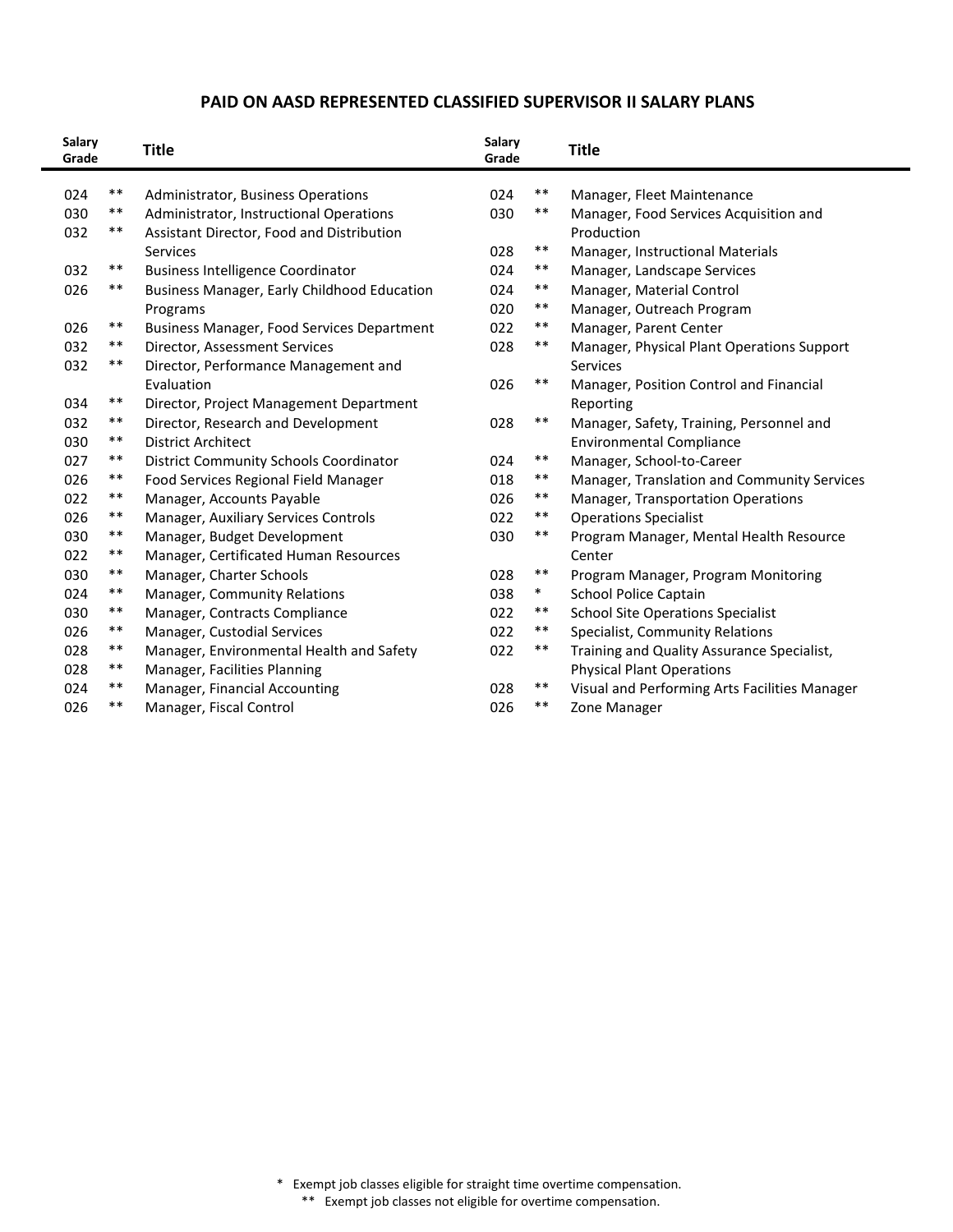#### **CLASSIFIED MANAGEMENT SALARY PLANS 0700, 0722, 0723 SAN DIEGO UNIFIED SCHOOL DISTRICT AASD REPRESENTED CLASSIFIED SUPERVISOR II**

#### **Effective July 1, 2021**

#### **MONTHLY SALARY RATES FOR 12-MONTH MANAGERS**

| <b>Salary</b> |            |            | <b>STEPS</b> |            |            |            | <b>Salary</b> |
|---------------|------------|------------|--------------|------------|------------|------------|---------------|
| Grade         | 01         | 02         | 03           | 04         | 05         | 06         | Grade         |
| 010           | \$5,809.41 | \$6,097.94 | \$6,398.28   | \$6,730.26 | \$7,064.20 | \$7,417.89 | 010           |
| 011           | 5,954.66   | 6,252.40   | 6,565.01     | 6,893.27   | 7,237.92   | 7,599.82   | 011           |
| 012           | 6,097.94   | 6,398.28   | 6,730.26     | 7,064.20   | 7,417.89   | 7,771.61   | 012           |
| 013           | 6,252.40   | 6,565.01   | 6,893.27     | 7,237.92   | 7,599.82   | 7,943.52   | 013           |
| 014           | 6,398.28   | 6,730.26   | 7,064.20     | 7,417.89   | 7,771.61   | 8,170.76   | 014           |
| 015           | 6,565.01   | 6,893.27   | 7,237.92     | 7,599.82   | 7,943.52   | 8,344.62   | 015           |
| 016           | 6,730.26   | 7,064.20   | 7,417.89     | 7,771.61   | 8,170.76   | 8,569.92   | 016           |
| 017           | 6,893.27   | 7,237.92   | 7,599.82     | 7,943.52   | 8,344.62   | 8,761.57   | 017           |
| 018           | 7,064.20   | 7,417.89   | 7,771.61     | 8,170.76   | 8,569.92   | 8,980.92   | 018           |
| 019           | 7,237.92   | 7,599.82   | 7,943.52     | 8,344.62   | 8,761.57   | 9,214.04   | 019           |
| 020           | 7,417.89   | 7,771.61   | 8,170.76     | 8,569.92   | 8,980.92   | 9,441.32   | 020           |
| 021           | 7,599.82   | 7,943.52   | 8,344.62     | 8,761.57   | 9,214.04   | 9,680.39   | 021           |
| 022           | 7,771.61   | 8,170.76   | 8,569.92     | 8,980.92   | 9,441.32   | 9,905.66   | 022           |
| 023           | 7,943.52   | 8,344.62   | 8,761.57     | 9,214.04   | 9,680.39   | 10,198.13  | 023           |
| 024           | 8,170.76   | 8,569.92   | 8,980.92     | 9,441.32   | 9,905.66   | 10,427.33  | 024           |
| 025           | 8,344.62   | 8,761.57   | 9,214.04     | 9,680.39   | 10,198.13  | 10,717.78  | 025           |
| 026           | 8,569.92   | 8,980.92   | 9,441.32     | 9,905.66   | 10,427.33  | 10,956.89  | 026           |
| 027           | 8,761.57   | 9,214.04   | 9,680.39     | 10,198.13  | 10,717.78  | 11,247.37  | 027           |
| 028           | 8,980.92   | 9,441.32   | 9,905.66     | 10,427.33  | 10,956.89  | 11,537.81  | 028           |
| 029           | 9,214.04   | 9,680.39   | 10,198.13    | 10,717.78  | 11,247.37  | 11,810.51  | 029           |
| 030           | 9,441.32   | 9,905.66   | 10,427.33    | 10,956.89  | 11,537.81  | 12,114.82  | 030           |
| 031           | 9,680.39   | 10,198.13  | 10,717.78    | 11,247.37  | 11,810.51  | 12,393.45  | 031           |
| 032           | 9,905.66   | 10,427.33  | 10,956.89    | 11,537.81  | 12,114.82  | 12,689.84  | 032           |
| 033           | 10,198.13  | 10,717.78  | 11,247.37    | 11,810.51  | 12,393.45  | 13,033.70  | 033           |
| 034           | 10,427.33  | 10,956.89  | 11,537.81    | 12,114.82  | 12,689.84  | 13,385.38  | 034           |
| 035           | 10,717.78  | 11,247.37  | 11,810.51    | 12,393.45  | 13,033.70  | 13,679.82  | 035           |
| 036           | 10,956.89  | 11,537.81  | 12,114.82    | 12,689.84  | 13,385.38  | 14,015.75  | 036           |
| 037           | 11,247.37  | 11,810.51  | 12,393.45    | 13,033.70  | 13,679.82  | 14,363.82  | 037           |
| 038           | 11,537.81  | 12,114.82  | 12,689.84    | 13,385.38  | 14,015.75  | 14,719.20  | 038           |
| 039           | 11,810.51  | 12,393.45  | 13,033.70    | 13,679.82  | 14,363.82  | 15,082.02  | 039           |
| 040           | 12,114.82  | 12,689.84  | 13,385.38    | 14,015.75  | 14,719.20  | 15,470.05  | 040           |
| 041           | 12,393.45  | 13,033.70  | 13,679.82    | 14,363.82  | 15,082.02  | 15,836.10  | 041           |
| 042           | 12,689.84  | 13,385.38  | 14,015.75    | 14,719.20  | 15,470.05  | 16,240.70  | 042           |
| 043           | 13,033.70  | 13,679.82  | 14,363.82    | 15,082.02  | 15,836.10  | 16,627.90  | 043           |
| 044           | 13,385.38  | 14,015.75  | 14,719.20    | 15,470.05  | 16,240.70  | 17,052.72  | 044           |
| 045           | 13,679.82  | 14,363.82  | 15,082.02    | 15,836.10  | 16,627.90  | 17,459.31  | 045           |
| 046           | 14,015.75  | 14,719.20  | 15,470.05    | 16,240.70  | 17,052.72  | 17,905.37  | 046           |
| 047           | 14,363.82  | 15,082.02  | 15,836.10    | 16,627.90  | 17,459.31  | 18,332.25  | 047           |
| 048           | 14,719.20  | 15,470.05  | 16,240.70    | 17,052.72  | 17,905.37  | 18,800.65  | 048           |
| 049           | 15,082.02  | 15,836.10  | 16,627.90    | 17,459.31  | 18,332.25  | 19,248.86  | 049           |
| 050           | 15,470.05  | 16,240.70  | 17,052.72    | 17,905.37  | 18,800.65  | 19,740.71  | 050           |
| 051           | 15,836.10  | 16,627.90  | 17,459.31    | 18,332.25  | 19,248.86  | 20,211.32  | 051           |
| 052           | 16,240.70  | 17,052.72  | 17,905.37    | 18,800.65  | 19,740.71  | 20,727.72  | 052           |
| 053           | 16,627.90  | 17,459.31  | 18,332.25    | 19,248.86  | 20,211.32  | 21,221.89  | 053           |
| 054           | 17,052.72  | 17,905.37  | 18,800.65    | 19,740.71  | 20,727.72  | 21,764.11  | 054           |
| 055           | 17,459.31  | 18,332.25  | 19,248.86    | 20,211.32  | 21,221.89  | 22,282.99  | 055           |

Managers are required to provide a vehicle as a condition of employment. To compensate manage for this expense, rates of pay on this salary schedule include a 1% pay additive. This additive is provided in lieu of reimbursement for the use of a personal car for district business by administrato not provided with a district vehicle.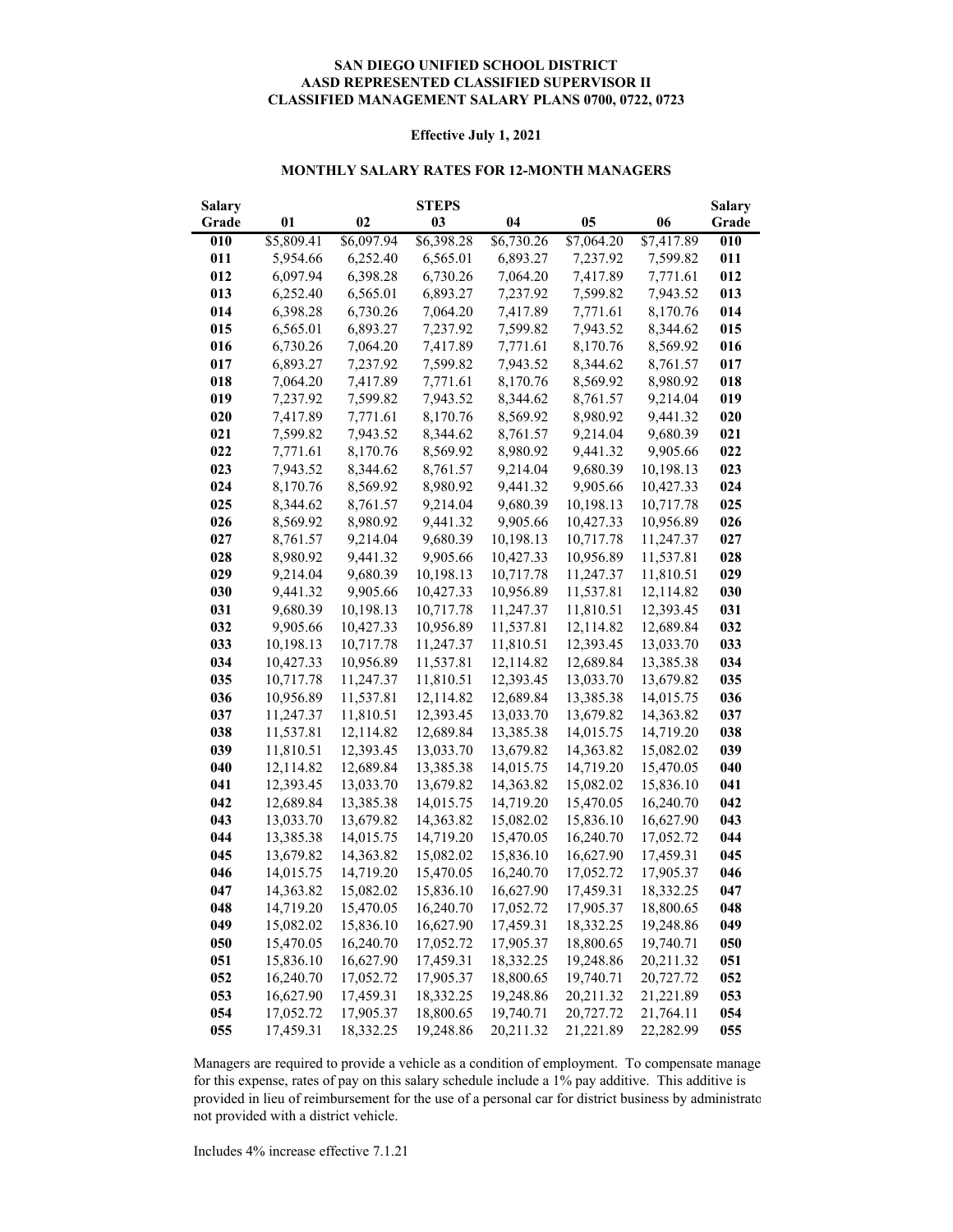#### **AASD REPRESENTED CLASSIFIED SUPERVISOR II CLASSIFIED MANAGEMENT SALARY PLANS 0700 SAN DIEGO UNIFIED SCHOOL DISTRICT**

#### **Effective July 1, 2021**

#### **ANNUAL SALARY RATES FOR 12-MONTH MANAGERS**

| Salary |             |             | <b>STEPS</b> |             |                                  |             | <b>Salary</b> |
|--------|-------------|-------------|--------------|-------------|----------------------------------|-------------|---------------|
| Grade  | 01          | 02          | 03           | 04          | 05                               | 06          | Grade         |
| 010    | \$69,712.92 | \$73,175.28 | \$76,779.36  | \$80,763.12 | \$84,770.40                      | \$89,014.68 | 010           |
| 011    | 71,455.92   | 75,028.80   | 78,780.12    | 82,719.24   | 86,855.04                        | 91,197.84   | 011           |
| 012    | 73,175.28   | 76,779.36   | 80,763.12    | 84,770.40   | 89,014.68                        | 93,259.32   | 012           |
| 013    | 75,028.80   | 78,780.12   | 82,719.24    | 86,855.04   | 91,197.84                        | 95,322.24   | 013           |
| 014    | 76,779.36   | 80,763.12   | 84,770.40    | 89,014.68   | 93,259.32                        | 98,049.12   | 014           |
| 015    | 78,780.12   | 82,719.24   | 86,855.04    | 91,197.84   | 95,322.24                        | 100,135.44  | 015           |
| 016    | 80,763.12   | 84,770.40   | 89,014.68    | 93,259.32   | 98,049.12                        | 102,839.04  | 016           |
| 017    | 82,719.24   | 86,855.04   | 91,197.84    | 95,322.24   | 100,135.44                       | 105,138.84  | 017           |
| 018    | 84,770.40   | 89,014.68   | 93,259.32    | 98,049.12   | 102,839.04                       | 107,771.04  | 018           |
| 019    | 86,855.04   | 91,197.84   | 95,322.24    | 100,135.44  | 105,138.84                       | 110,568.48  | 019           |
| 020    | 89,014.68   | 93,259.32   | 98,049.12    | 102,839.04  | 107,771.04                       | 113,295.84  | 020           |
| 021    | 91,197.84   | 95,322.24   | 100,135.44   | 105,138.84  | 110,568.48                       | 116,164.68  | 021           |
| 022    | 93,259.32   | 98,049.12   | 102,839.04   | 107,771.04  | 113,295.84                       | 118,867.92  | 022           |
| 023    | 95,322.24   | 100,135.44  | 105,138.84   | 110,568.48  | 116,164.68                       | 122,377.56  | 023           |
| 024    | 98,049.12   | 102,839.04  | 107,771.04   | 113,295.84  | 118,867.92                       | 125,127.96  | 024           |
| 025    | 100,135.44  | 105,138.84  | 110,568.48   | 116,164.68  | 122,377.56                       | 128,613.36  | 025           |
| 026    | 102,839.04  | 107,771.04  | 113,295.84   | 118,867.92  | 125, 127.96                      | 131,482.68  | 026           |
| 027    | 105,138.84  | 110,568.48  | 116,164.68   | 122,377.56  | 128,613.36                       | 134,968.44  | 027           |
| 028    | 107,771.04  | 113,295.84  | 118,867.92   | 125,127.96  | 131,482.68                       | 138,453.72  | 028           |
| 029    | 110,568.48  | 116,164.68  | 122,377.56   | 128,613.36  | 134,968.44                       | 141,726.12  | 029           |
| 030    | 113,295.84  | 118,867.92  | 125,127.96   | 131,482.68  | 138,453.72                       | 145,377.84  | 030           |
| 031    | 116,164.68  | 122,377.56  | 128,613.36   | 134,968.44  | 141,726.12                       | 148,721.40  | 031           |
| 032    | 118,867.92  | 125,127.96  | 131,482.68   | 138,453.72  | 145,377.84                       | 152,278.08  | 032           |
| 033    | 122,377.56  | 128,613.36  | 134,968.44   | 141,726.12  | 148,721.40                       | 156,404.40  | 033           |
| 034    | 125, 127.96 | 131,482.68  | 138,453.72   | 145,377.84  | 152,278.08                       | 160,624.56  | 034           |
| 035    | 128,613.36  | 134,968.44  | 141,726.12   | 148,721.40  | 156,404.40                       | 164,157.84  | 035           |
| 036    | 131,482.68  | 138,453.72  | 145,377.84   | 152,278.08  | 160,624.56                       | 168,189.00  | 036           |
| 037    | 134,968.44  | 141,726.12  | 148,721.40   | 156,404.40  | 164,157.84                       | 172,365.84  | 037           |
| 038    | 138,453.72  | 145,377.84  | 152,278.08   | 160,624.56  | 168,189.00                       | 176,630.40  | 038           |
| 039    | 141,726.12  | 148,721.40  | 156,404.40   | 164,157.84  | 172,365.84                       | 180,984.24  | 039           |
| 040    | 145,377.84  | 152,278.08  | 160,624.56   | 168,189.00  | 176,630.40                       | 185,640.60  | 040           |
| 041    | 148,721.40  | 156,404.40  | 164,157.84   | 172,365.84  | 180,984.24                       | 190,033.20  | 041           |
| 042    | 152,278.08  | 160,624.56  | 168,189.00   | 176,630.40  | 185,640.60                       | 194,888.40  | 042           |
| 043    | 156,404.40  | 164,157.84  | 172,365.84   | 180,984.24  | 190,033.20                       | 199,534.80  | 043           |
| 044    | 160,624.56  | 168,189.00  | 176,630.40   | 185,640.60  | 194,888.40                       | 204,632.64  | 044           |
| 045    | 164,157.84  | 172,365.84  | 180,984.24   | 190,033.20  | 199,534.80                       | 209,511.72  | 045           |
| 046    | 168,189.00  | 176,630.40  | 185,640.60   | 194,888.40  | 204,632.64                       | 214,864.44  | 046           |
| 047    | 172,365.84  | 180,984.24  | 190,033.20   |             | 199,534.80 209,511.72 219,987.00 |             | 047           |
| 048    | 176,630.40  | 185,640.60  | 194,888.40   |             | 204,632.64 214,864.44 225,607.80 |             | 048           |
| 049    | 180,984.24  | 190,033.20  | 199,534.80   | 209,511.72  | 219,987.00                       | 230,986.32  | 049           |
| 050    | 185,640.60  | 194,888.40  | 204,632.64   | 214,864.44  | 225,607.80                       | 236,888.52  | 050           |
| 051    | 190,033.20  | 199,534.80  | 209,511.72   | 219,987.00  | 230,986.32                       | 242,535.84  | 051           |
| 052    | 194,888.40  | 204,632.64  | 214,864.44   | 225,607.80  | 236,888.52                       | 248,732.64  | 052           |
| 053    | 199,534.80  | 209,511.72  | 219,987.00   | 230,986.32  | 242,535.84                       | 254,662.68  | 053           |
| 054    | 204,632.64  | 214,864.44  | 225,607.80   | 236,888.52  | 248,732.64                       | 261,169.32  | 054           |
| 055    | 209,511.72  | 219,987.00  | 230,986.32   |             | 242,535.84 254,662.68            | 267,395.88  | 055           |

Managers are required to provide a vehicle as a condition of employment. To compensate managers for this expense, rates of pay on this salary schedule include a 1% pay additive. This additive is provided in lieu of reimbursement for the use of a personal car for district business by administrators not provided with a district vehicle.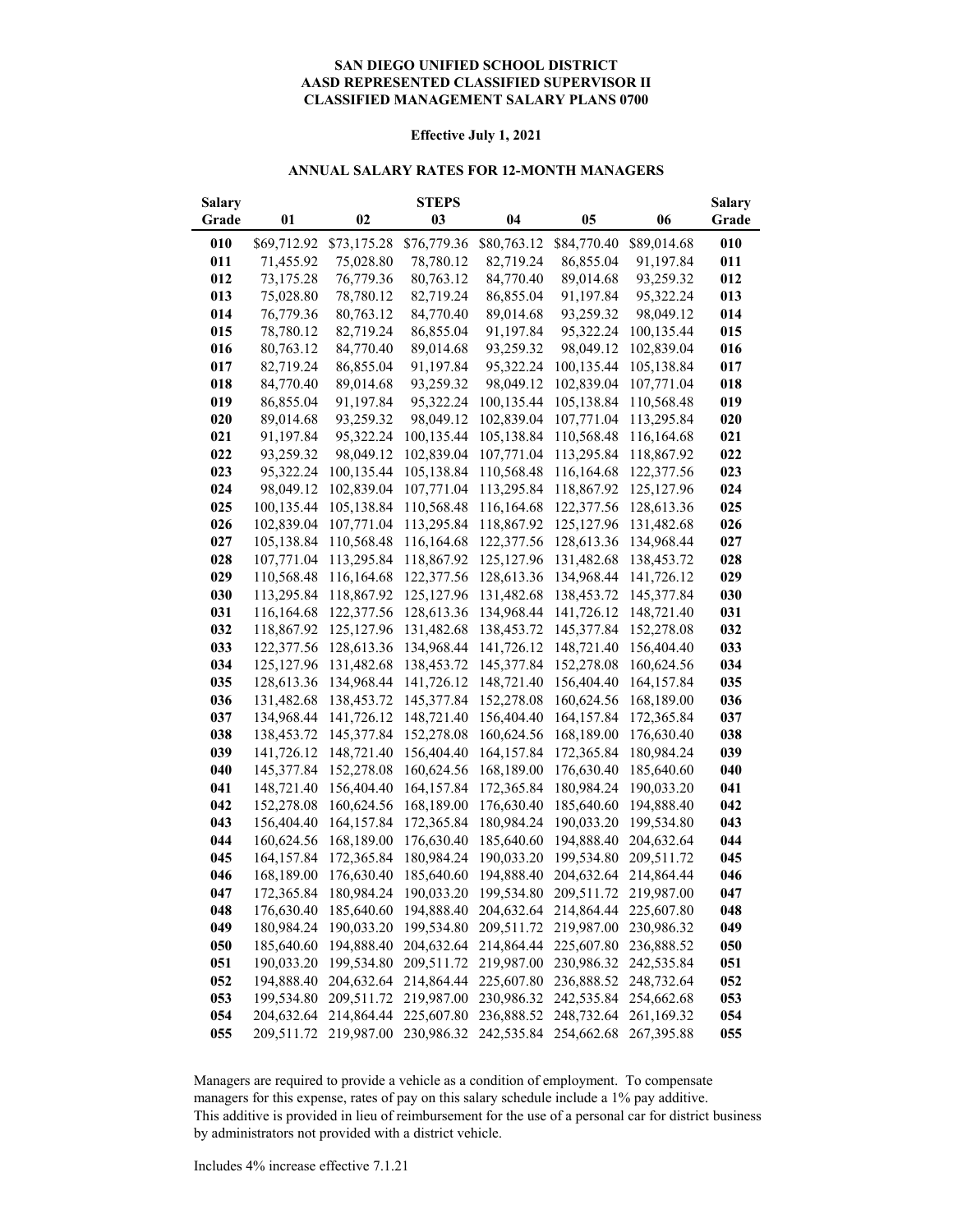#### **CLASSIFIED MANAGEMENT SALARY PLAN 0720 SAN DIEGO UNIFIED SCHOOL DISTRICT AASD REPRESENTED CLASSIFIED SUPERVISOR II**

#### **Effective July 1, 2021**

#### **MONTHLY SALARY RATES FOR 10-MONTH MANAGERS (12 PAY)**

| <b>Salary</b> |            |            | <b>STEPS</b> |            |                |            | <b>Salary</b> |
|---------------|------------|------------|--------------|------------|----------------|------------|---------------|
| Grade         | 01         | 02         | 03           | 04         | 0 <sub>5</sub> | 06         | Grade         |
| 010           | \$4,848.72 | \$5,089.53 | \$5,340.21   | \$5,617.29 | \$5,896.00     | \$6,191.20 | 010           |
| 011           | 4,969.95   | 5,218.45   | 5,479.36     | 5,753.34   | 6,041.00       | 6,343.05   | 011           |
| 012           | 5,089.53   | 5,340.21   | 5,617.29     | 5,896.00   | 6,191.20       | 6,486.43   | 012           |
| 013           | 5,218.45   | 5,479.36   | 5,753.34     | 6,041.00   | 6,343.05       | 6,629.91   | 013           |
| 014           | 5,340.21   | 5,617.29   | 5,896.00     | 6,191.20   | 6,486.43       | 6,819.57   | 014           |
| 015           | 5,479.36   | 5,753.34   | 6,041.00     | 6,343.05   | 6,629.91       | 6,964.68   | 015           |
| 016           | 5,617.29   | 5,896.00   | 6,191.20     | 6,486.43   | 6,819.57       | 7,152.72   | 016           |
| 017           | 5,753.34   | 6,041.00   | 6,343.05     | 6,629.91   | 6,964.68       | 7,312.68   | 017           |
| 018           | 5,896.00   | 6,191.20   | 6,486.43     | 6,819.57   | 7,152.72       | 7,495.76   | 018           |
| 019           | 6,041.00   | 6,343.05   | 6,629.91     | 6,964.68   | 7,312.68       | 7,690.33   | 019           |
| 020           | 6,191.20   | 6,486.43   | 6,819.57     | 7,152.72   | 7,495.76       | 7,880.02   | 020           |
| 021           | 6,343.05   | 6,629.91   | 6,964.68     | 7,312.68   | 7,690.33       | 8,079.56   | 021           |
| 022           | 6,486.43   | 6,819.57   | 7,152.72     | 7,495.76   | 7,880.02       | 8,267.58   | 022           |
| 023           | 6,629.91   | 6,964.68   | 7,312.68     | 7,690.33   | 8,079.56       | 8,511.68   | 023           |
| 024           | 6,819.57   | 7,152.72   | 7,495.76     | 7,880.02   | 8,267.58       | 8,702.98   | 024           |
| 025           | 6,964.68   | 7,312.68   | 7,690.33     | 8,079.56   | 8,511.68       | 8,945.40   | 025           |
| 026           | 7,152.72   | 7,495.76   | 7,880.02     | 8,267.58   | 8,702.98       | 9,144.96   | 026           |
| 027           | 7,312.68   | 7,690.33   | 8,079.56     | 8,511.68   | 8,945.40       | 9,387.41   | 027           |
| 028           | 7,495.76   | 7,880.02   | 8,267.58     | 8,702.98   | 9,144.96       | 9,629.82   | 028           |
| 029           | 7,690.33   | 8,079.56   | 8,511.68     | 8,945.40   | 9,387.41       | 9,857.42   | 029           |
| 030           | 7,880.02   | 8,267.58   | 8,702.98     | 9,144.96   | 9,629.82       | 10,111.41  | 030           |
| 031           | 8,079.56   | 8,511.68   | 8,945.40     | 9,387.41   | 9,857.42       | 10,343.96  | 031           |
| 032           | 8,267.58   | 8,702.98   | 9,144.96     | 9,629.82   | 10,111.41      | 10,591.34  | 032           |
| 033           | 8,511.68   | 8,945.40   | 9,387.41     | 9,857.42   | 10,343.96      | 10,878.34  | 033           |
| 034           | 8,702.98   | 9,144.96   | 9,629.82     | 10,111.41  | 10,591.34      | 11,171.86  | 034           |
| 035           | 8,945.40   | 9,387.41   | 9,857.42     | 10,343.96  | 10,878.34      | 11,417.61  | 035           |
| 036           | 9,144.96   | 9,629.82   | 10,111.41    | 10,591.34  | 11,171.86      | 11,697.99  | 036           |
| 037           | 9,387.41   | 9,857.42   | 10,343.96    | 10,878.34  | 11,417.61      | 11,988.50  | 037           |
| 038           | 9,629.82   | 10,111.41  | 10,591.34    | 11,171.86  | 11,697.99      | 12,285.11  | 038           |
| 039           | 9,857.42   | 10,343.96  | 10,878.34    | 11,417.61  | 11,988.50      | 12,587.93  | 039           |
| 040           | 10,111.41  | 10,591.34  | 11,171.86    | 11,697.99  | 12,285.11      | 12,911.79  | 040           |
| 041           | 10,343.96  | 10,878.34  | 11,417.61    | 11,988.50  | 12,587.93      | 13,217.31  | 041           |
| 042           | 10,591.34  | 11,171.86  | 11,697.99    | 12,285.11  | 12,911.79      | 13,555.00  | 042           |
| 043           | 10,878.34  | 11,417.61  | 11,988.50    | 12,587.93  | 13,217.31      | 13,878.17  | 043           |
| 044           | 11,171.86  | 11,697.99  | 12,285.11    | 12,911.79  | 13,555.00      | 14,232.74  | 044           |
| 045           | 11,417.61  | 11,988.50  | 12,587.93    | 13,217.31  | 13,878.17      | 14,572.09  | 045           |
| 046           | 11,697.99  | 12,285.11  | 12,911.79    | 13,555.00  | 14,232.74      | 14,944.38  | 046           |
| 047           | 11,988.50  | 12,587.93  | 13,217.31    | 13,878.17  | 14,572.09      | 15,300.67  | 047           |
| 048           | 12,285.11  | 12,911.79  | 13,555.00    | 14,232.74  | 14,944.38      | 15,691.61  | 048           |
| 049           | 12,587.93  | 13,217.31  | 13,878.17    | 14,572.09  | 15,300.67      | 16,065.70  | 049           |
| 050           | 12,911.79  | 13,555.00  | 14,232.74    | 14,944.38  | 15,691.61      | 16,476.22  | 050           |
| 051           | 13,217.31  | 13,878.17  | 14,572.09    | 15,300.67  | 16,065.70      | 16,869.00  | 051           |
| 052           | 13,555.00  | 14,232.74  | 14,944.38    | 15,691.61  | 16,476.22      | 17,300.01  | 052           |
| 053           | 13,878.17  | 14,572.09  | 15,300.67    | 16,065.70  | 16,869.00      | 17,712.46  | 053           |
| 054           | 14,232.74  | 14,944.38  | 15,691.61    | 16,476.22  | 17,300.01      | 18,165.01  | 054           |
| 055           | 14,572.09  | 15,300.67  | 16,065.70    | 16,869.00  | 17,712.46      | 18,598.08  | 055           |

Managers are required to provide a vehicle as a condition of employment. To compensate man for this expense, rates of pay on this salary schedule include a 1% pay additive. This additive provided in lieu of reimbursement for the use of a personal car for district business by adminis not provided with a district vehicle.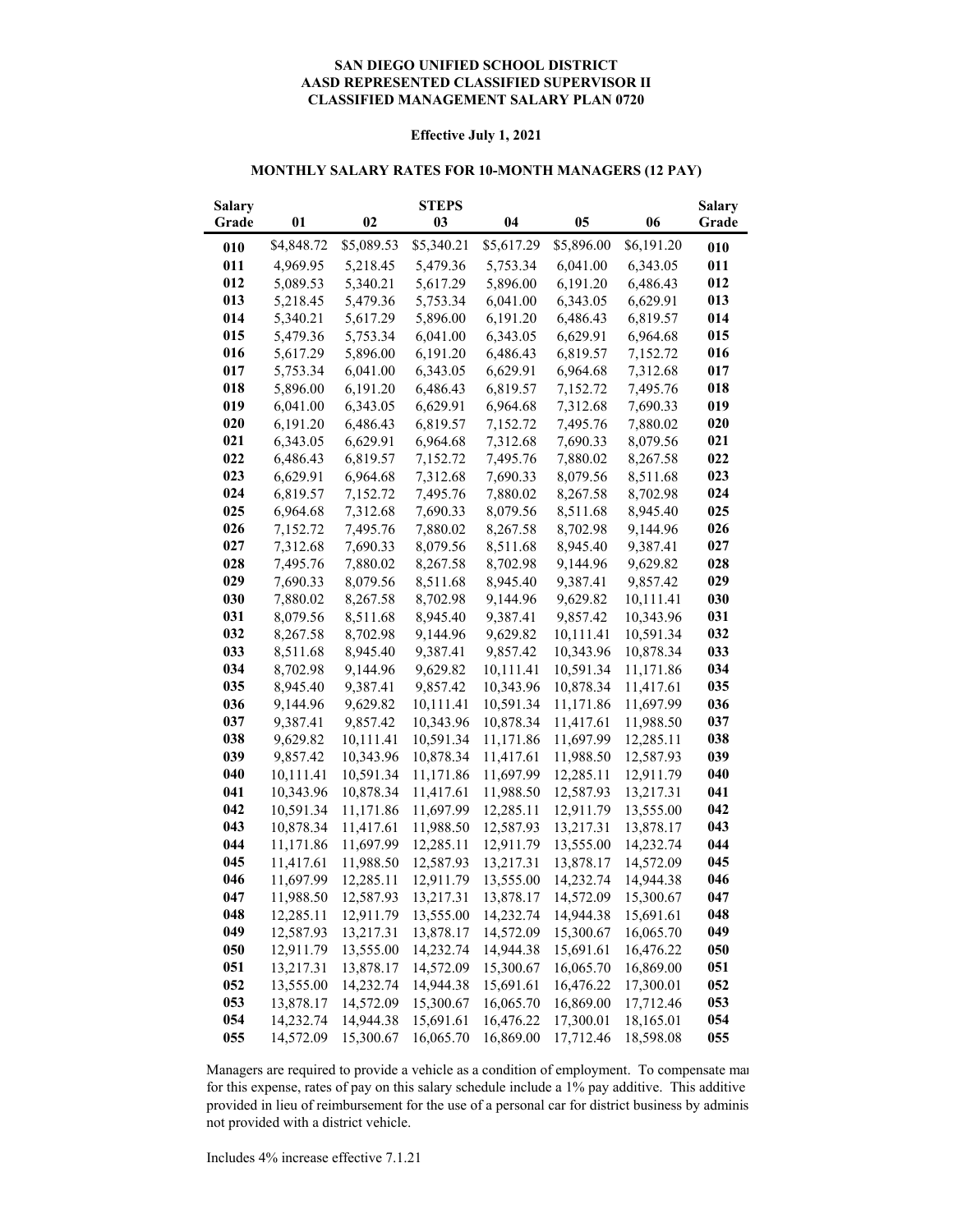#### **AASD REPRESENTED CLASSIFIED SUPERVISOR II CLASSIFIED MANAGEMENT SALARY PLAN 0720 SAN DIEGO UNIFIED SCHOOL DISTRICT**

#### **Effective July 1, 2021**

#### **ANNUAL SALARY RATES FOR 10-MONTH MANAGERS (12 PAY)**

| <b>Salary</b> |           |           | <b>STEPS</b> |           |                                                                                                                                        |                      | <b>Salary</b> |
|---------------|-----------|-----------|--------------|-----------|----------------------------------------------------------------------------------------------------------------------------------------|----------------------|---------------|
| Grade         | 01        | 02        | 03           | 04        | 05                                                                                                                                     | 06                   | Grade         |
| 010           |           |           |              |           | \$58,184.64 \$61,074.36 \$64,082.52 \$67,407.48 \$70,752.00 \$74,294.40                                                                |                      | 010           |
| 011           | 59,639.40 | 62,621.40 | 65,752.32    | 69,040.08 | 72,492.00                                                                                                                              | 76,116.60            | 011           |
| 012           | 61,074.36 | 64,082.52 | 67,407.48    | 70,752.00 | 74,294.40                                                                                                                              | 77,837.16            | 012           |
| 013           | 62,621.40 | 65,752.32 | 69,040.08    | 72,492.00 | 76,116.60                                                                                                                              | 79,558.92            | 013           |
| 014           | 64,082.52 | 67,407.48 | 70,752.00    | 74,294.40 | 77,837.16                                                                                                                              | 81,834.84            | 014           |
| 015           | 65,752.32 | 69,040.08 | 72,492.00    | 76,116.60 | 79,558.92                                                                                                                              | 83,576.16            | 015           |
| 016           | 67,407.48 | 70,752.00 | 74,294.40    | 77,837.16 | 81,834.84                                                                                                                              | 85,832.64            | 016           |
| 017           | 69,040.08 | 72,492.00 | 76,116.60    | 79,558.92 | 83,576.16                                                                                                                              | 87,752.16            | 017           |
| 018           | 70,752.00 | 74,294.40 | 77,837.16    | 81,834.84 | 85,832.64                                                                                                                              | 89,949.12            | 018           |
| 019           | 72,492.00 | 76,116.60 | 79,558.92    | 83,576.16 | 87,752.16                                                                                                                              | 92,283.96            | 019           |
| 020           | 74,294.40 | 77,837.16 | 81,834.84    | 85,832.64 | 89,949.12                                                                                                                              | 94,560.24            | 020           |
| 021           | 76,116.60 | 79,558.92 | 83,576.16    | 87,752.16 | 92,283.96                                                                                                                              | 96,954.72            | 021           |
| 022           | 77,837.16 | 81,834.84 | 85,832.64    | 89,949.12 | 94,560.24                                                                                                                              | 99,210.96            | 022           |
| 023           | 79,558.92 | 83,576.16 | 87,752.16    | 92,283.96 |                                                                                                                                        | 96,954.72 102,140.16 | 023           |
| 024           | 81,834.84 | 85,832.64 | 89,949.12    | 94,560.24 |                                                                                                                                        | 99,210.96 104,435.76 | 024           |
| 025           | 83,576.16 | 87,752.16 | 92,283.96    |           | 96,954.72 102,140.16 107,344.80                                                                                                        |                      | 025           |
| 026           | 85,832.64 | 89,949.12 | 94,560.24    |           | 99,210.96 104,435.76 109,739.52                                                                                                        |                      | 026           |
| 027           | 87,752.16 | 92,283.96 |              |           | 96,954.72 102,140.16 107,344.80 112,648.92                                                                                             |                      | 027           |
| 028           | 89,949.12 | 94,560.24 |              |           | 99,210.96 104,435.76 109,739.52 115,557.84                                                                                             |                      | 028           |
| 029           | 92,283.96 |           |              |           | 96,954.72 102,140.16 107,344.80 112,648.92 118,289.04                                                                                  |                      | 029           |
| 030           | 94,560.24 |           |              |           | 99,210.96 104,435.76 109,739.52 115,557.84 121,336.92                                                                                  |                      | 030           |
| 031           |           |           |              |           | 96,954.72 102,140.16 107,344.80 112,648.92 118,289.04 124,127.52                                                                       |                      | 031           |
| 032           |           |           |              |           | 99,210.96 104,435.76 109,739.52 115,557.84 121,336.92 127,096.08                                                                       |                      | 032           |
| 033           |           |           |              |           | 102,140.16 107,344.80 112,648.92 118,289.04 124,127.52 130,540.08                                                                      |                      | 033           |
| 034           |           |           |              |           | 104,435.76 109,739.52 115,557.84 121,336.92 127,096.08 134,062.32                                                                      |                      | 034           |
| 035           |           |           |              |           | 107,344.80 112,648.92 118,289.04 124,127.52 130,540.08 137,011.32                                                                      |                      | 035           |
| 036           |           |           |              |           | 109,739.52 115,557.84 121,336.92 127,096.08 134,062.32 140,375.88                                                                      |                      | 036           |
| 037           |           |           |              |           | 112,648.92 118,289.04 124,127.52 130,540.08 137,011.32 143,862.00                                                                      |                      | 037           |
| 038           |           |           |              |           | 115,557.84 121,336.92 127,096.08 134,062.32 140,375.88 147,421.32                                                                      |                      | 038           |
| 039           |           |           |              |           | 118,289.04 124,127.52 130,540.08 137,011.32 143,862.00 151,055.16                                                                      |                      | 039           |
| 040           |           |           |              |           | 121,336.92 127,096.08 134,062.32 140,375.88 147,421.32 154,941.48                                                                      |                      | 040           |
| 041           |           |           |              |           | 124, 127.52 130, 540.08 137, 011.32 143, 862.00 151, 055.16 158, 607.72                                                                |                      | 041           |
| 042           |           |           |              |           | 127,096.08 134,062.32 140,375.88 147,421.32 154,941.48 162,660.00                                                                      |                      | 042           |
| 043           |           |           |              |           | 130,540.08 137,011.32 143,862.00 151,055.16 158,607.72 166,538.04                                                                      |                      | 043           |
| 044           |           |           |              |           | 134,062.32 140,375.88 147,421.32 154,941.48 162,660.00 170,792.88                                                                      |                      | 044           |
| 045           |           |           |              |           | 137,011.32 143,862.00 151,055.16 158,607.72 166,538.04 174,865.08                                                                      |                      | 045           |
| 046<br>047    |           |           |              |           | 140,375.88 147,421.32 154,941.48 162,660.00 170,792.88 179,332.56                                                                      |                      | 046<br>047    |
|               |           |           |              |           | 143,862.00 151,055.16 158,607.72 166,538.04 174,865.08 183,608.04                                                                      |                      |               |
| 048           |           |           |              |           | 147,421.32 154,941.48 162,660.00 170,792.88 179,332.56 188,299.32                                                                      |                      | 048           |
| 049           |           |           |              |           | 151,055.16 158,607.72 166,538.04 174,865.08 183,608.04 192,788.40<br>154,941.48 162,660.00 170,792.88 179,332.56 188,299.32 197,714.64 |                      | 049           |
| 050<br>051    |           |           |              |           | 158,607.72 166,538.04 174,865.08 183,608.04 192,788.40 202,428.00                                                                      |                      | 050           |
| 052           |           |           |              |           | 162,660.00 170,792.88 179,332.56 188,299.32 197,714.64 207,600.12                                                                      |                      | 051<br>052    |
| 053           |           |           |              |           | 166,538.04 174,865.08 183,608.04 192,788.40 202,428.00 212,549.52                                                                      |                      | 053           |
| 054           |           |           |              |           | 170,792.88 179,332.56 188,299.32 197,714.64 207,600.12 217,980.12                                                                      |                      | 054           |
| 055           |           |           |              |           | 174,865.08 183,608.04 192,788.40 202,428.00 212,549.52 223,176.96                                                                      |                      | 055           |
|               |           |           |              |           |                                                                                                                                        |                      |               |

Managers are required to provide a vehicle as a condition of employment. To compensate man for this expense, rates of pay on this salary schedule include a 1% pay additive. This additive provided in lieu of reimbursement for the use of a personal car for district business by adminis not provided with a district vehicle.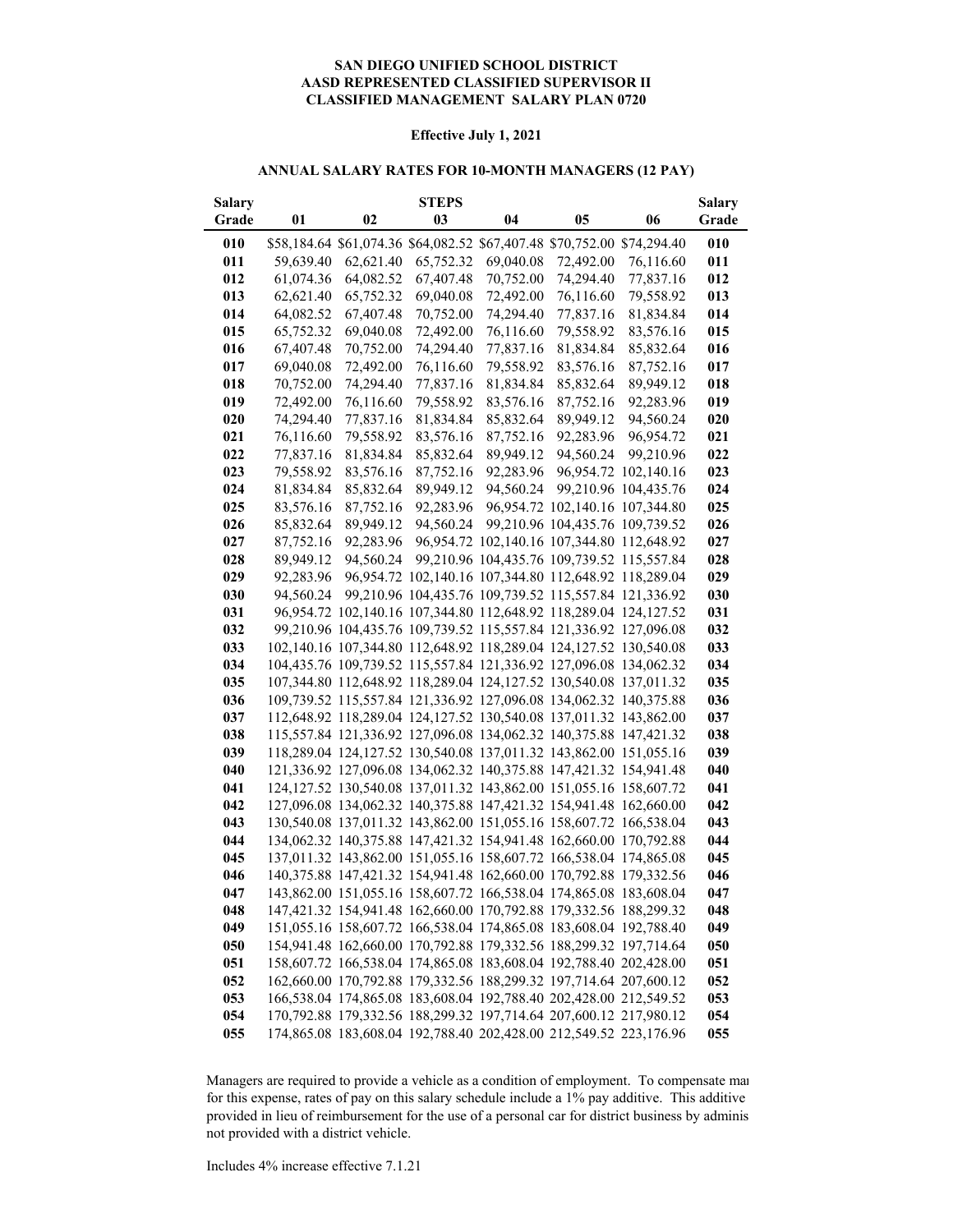#### **CLASSIFIED MANAGEMENT SALARY PLAN 0721 SAN DIEGO UNIFIED SCHOOL DISTRICT AASD REPRESENTED CLASSIFIED SUPERVISOR II**

#### **Effective July 1, 2021**

#### **MONTHLY SALARY RATES FOR 11-MONTH MANAGERS (12 PAY)**

| <b>Salary</b> |            |            | <b>STEPS</b> |            |            |            | <b>Salary</b> |
|---------------|------------|------------|--------------|------------|------------|------------|---------------|
| Grade         | 01         | 02         | 03           | 04         | 05         | 06         | Grade         |
| 010           | \$5,340.29 | \$5,605.52 | \$5,881.61   | \$6,186.78 | \$6,493.75 | \$6,818.88 | 010           |
| 011           | 5,473.81   | 5,747.51   | 6,034.88     | 6,336.63   | 6,653.45   | 6,986.12   | 011           |
| 012           | 5,605.52   | 5,881.61   | 6,186.78     | 6,493.75   | 6,818.88   | 7,144.04   | 012           |
| 013           | 5,747.51   | 6,034.88   | 6,336.63     | 6,653.45   | 6,986.12   | 7,302.07   | 013           |
| 014           | 5,881.61   | 6,186.78   | 6,493.75     | 6,818.88   | 7,144.04   | 7,510.96   | 014           |
| 015           | 6,034.88   | 6,336.63   | 6,653.45     | 6,986.12   | 7,302.07   | 7,670.78   | 015           |
| 016           | 6,186.78   | 6,493.75   | 6,818.88     | 7,144.04   | 7,510.96   | 7,877.89   | 016           |
| 017           | 6,336.63   | 6,653.45   | 6,986.12     | 7,302.07   | 7,670.78   | 8,054.06   | 017           |
| 018           | 6,493.75   | 6,818.88   | 7,144.04     | 7,510.96   | 7,877.89   | 8,255.70   | 018           |
| 019           | 6,653.45   | 6,986.12   | 7,302.07     | 7,670.78   | 8,054.06   | 8,469.99   | 019           |
| 020           | 6,818.88   | 7,144.04   | 7,510.96     | 7,877.89   | 8,255.70   | 8,678.92   | 020           |
| 021           | 6,986.12   | 7,302.07   | 7,670.78     | 8,054.06   | 8,469.99   | 8,898.68   | 021           |
| 022           | 7,144.04   | 7,510.96   | 7,877.89     | 8,255.70   | 8,678.92   | 9,105.76   | 022           |
| 023           | 7,302.07   | 7,670.78   | 8,054.06     | 8,469.99   | 8,898.68   | 9,374.62   | 023           |
| 024           | 7,510.96   | 7,877.89   | 8,255.70     | 8,678.92   | 9,105.76   | 9,585.31   | 024           |
| 025           | 7,670.78   | 8,054.06   | 8,469.99     | 8,898.68   | 9,374.62   | 9,852.30   | 025           |
| 026           | 7,877.89   | 8,255.70   | 8,678.92     | 9,105.76   | 9,585.31   | 10,072.10  | 026           |
| 027           | 8,054.06   | 8,469.99   | 8,898.68     | 9,374.62   | 9,852.30   | 10,339.13  | 027           |
| 028           | 8,255.70   | 8,678.92   | 9,105.76     | 9,585.31   | 10,072.10  | 10,606.11  | 028           |
| 029           | 8,469.99   | 8,898.68   | 9,374.62     | 9,852.30   | 10,339.13  | 10,856.79  | 029           |
| 030           | 8,678.92   | 9,105.76   | 9,585.31     | 10,072.10  | 10,606.11  | 11,136.53  | 030           |
| 031           | 8,898.68   | 9,374.62   | 9,852.30     | 10,339.13  | 10,856.79  | 11,392.66  | 031           |
| 032           | 9,105.76   | 9,585.31   | 10,072.10    | 10,606.11  | 11,136.53  | 11,665.12  | 032           |
| 033           | 9,374.62   | 9,852.30   | 10,339.13    | 10,856.79  | 11,392.66  | 11,981.21  | 033           |
| 034           | 9,585.31   | 10,072.10  | 10,606.11    | 11,136.53  | 11,665.12  | 12,304.49  | 034           |
| 035           | 9,852.30   | 10,339.13  | 10,856.79    | 11,392.66  | 11,981.21  | 12,575.15  | 035           |
| 036           | 10,072.10  | 10,606.11  | 11,136.53    | 11,665.12  | 12,304.49  | 12,883.96  | 036           |
| 037           | 10,339.13  | 10,856.79  | 11,392.66    | 11,981.21  | 12,575.15  | 13,203.92  | 037           |
| 038           | 10,606.11  | 11,136.53  | 11,665.12    | 12,304.49  | 12,883.96  | 13,530.60  | 038           |
| 039           | 10,856.79  | 11,392.66  | 11,981.21    | 12,575.15  | 13,203.92  | 13,864.12  | 039           |
| 040           | 11,136.53  | 11,665.12  | 12,304.49    | 12,883.96  | 13,530.60  | 14,220.82  | 040           |
| 041           | 11,392.66  | 11,981.21  | 12,575.15    | 13,203.92  | 13,864.12  | 14,557.31  | 041           |
| 042           | 11,665.12  | 12,304.49  | 12,883.96    | 13,530.60  | 14,220.82  | 14,929.24  | 042           |
| 043           | 11,981.21  | 12,575.15  | 13,203.92    | 13,864.12  | 14,557.31  | 15,285.17  | 043           |
| 044           | 12,304.49  | 12,883.96  | 13,530.60    | 14,220.82  | 14,929.24  | 15,675.69  | 044           |
| 045           | 12,575.15  | 13,203.92  | 13,864.12    | 14,557.31  | 15,285.17  | 16,049.44  | 045           |
| 046           | 12,883.96  | 13,530.60  | 14,220.82    | 14,929.24  | 15,675.69  | 16,459.48  | 046           |
| 047           | 13,203.92  | 13,864.12  | 14,557.31    | 15,285.17  | 16,049.44  | 16,851.89  | 047           |
| 048           | 13,530.60  | 14,220.82  | 14,929.24    | 15,675.69  | 16,459.48  | 17,282.47  | 048           |
| 049           | 13,864.12  | 14,557.31  | 15,285.17    | 16,049.44  | 16,851.89  | 17,694.48  | 049           |
| 050           | 14,220.82  | 14,929.24  | 15,675.69    | 16,459.48  | 17,282.47  | 18,146.62  | 050           |
| 051           | 14,557.31  | 15,285.17  | 16,049.44    | 16,851.89  | 17,694.48  | 18,579.22  | 051           |
| 052           | 14,929.24  | 15,675.69  | 16,459.48    | 17,282.47  | 18,146.62  | 19,053.92  | 052           |
| 053           | 15,285.17  | 16,049.44  | 16,851.89    | 17,694.48  | 18,579.22  | 19,508.19  | 053           |
| 054           | 15,675.69  | 16,459.48  | 17,282.47    | 18,146.62  | 19,053.92  | 20,006.62  | 054           |
| 055           | 16,049.44  | 16,851.89  | 17,694.48    | 18,579.22  | 19,508.19  | 20,483.60  | 055           |

Managers are required to provide a vehicle as a condition of employment. To compensate manager for this expense, rates of pay on this salary schedule include a 1% pay additive. This additive is provided in lieu of reimbursement for the use of a personal car for district business by administrato not provided with a district vehicle.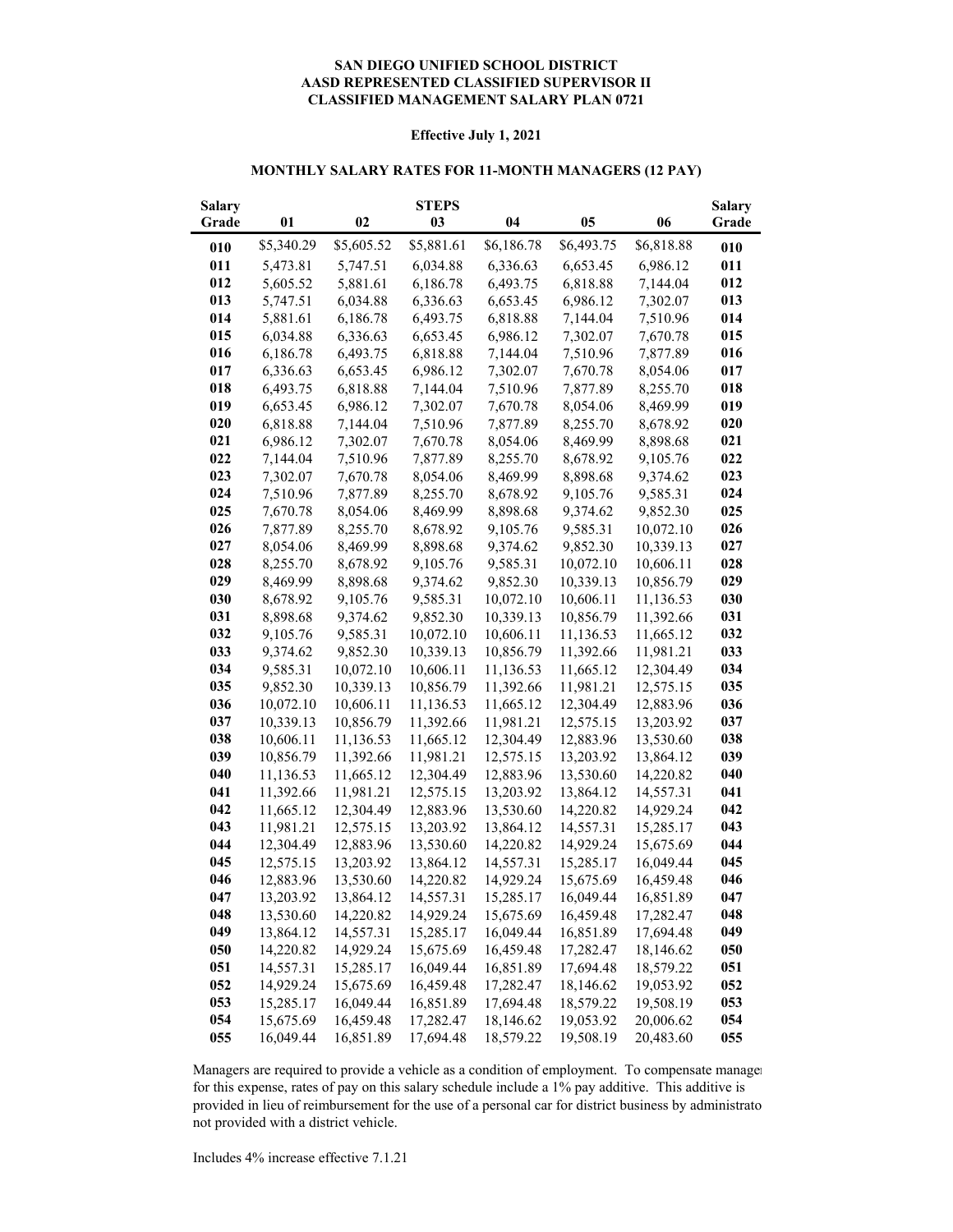#### **AASD REPRESENTED CLASSIFIED SUPERVISOR II CLASSIFIED MANAGEMENT SALARY PLAN 0721 SAN DIEGO UNIFIED SCHOOL DISTRICT**

#### **Effective July 1, 2021**

#### **ANNUAL SALARY RATES FOR 11-MONTH MANAGERS (12 PAY)**

| <b>Salary</b> |             |                       | <b>STEPS</b> |             |             |             | <b>Salary</b> |
|---------------|-------------|-----------------------|--------------|-------------|-------------|-------------|---------------|
| Grade         | 01          | 02                    | 03           | 04          | 05          | 06          | Grade         |
| 010           | \$64,083.48 | \$67,266.24           | \$70,579.32  | \$74,241.36 | \$77,925.00 | \$81,826.56 | 010           |
| 011           | 65,685.72   | 68,970.12             | 72,418.56    | 76,039.56   | 79,841.40   | 83,833.44   | 011           |
| 012           | 67,266.24   | 70,579.32             | 74,241.36    | 77,925.00   | 81,826.56   | 85,728.48   | 012           |
| 013           | 68,970.12   | 72,418.56             | 76,039.56    | 79,841.40   | 83,833.44   | 87,624.84   | 013           |
| 014           | 70,579.32   | 74,241.36             | 77,925.00    | 81,826.56   | 85,728.48   | 90,131.52   | 014           |
| 015           | 72,418.56   | 76,039.56             | 79,841.40    | 83,833.44   | 87,624.84   | 92,049.36   | 015           |
| 016           | 74,241.36   | 77,925.00             | 81,826.56    | 85,728.48   | 90,131.52   | 94,534.68   | 016           |
| 017           | 76,039.56   | 79,841.40             | 83,833.44    | 87,624.84   | 92,049.36   | 96,648.72   | 017           |
| 018           | 77,925.00   | 81,826.56             | 85,728.48    | 90,131.52   | 94,534.68   | 99,068.40   | 018           |
| 019           | 79,841.40   | 83,833.44             | 87,624.84    | 92,049.36   | 96,648.72   | 101,639.88  | 019           |
| 020           | 81,826.56   | 85,728.48             | 90,131.52    | 94,534.68   | 99,068.40   | 104,147.04  | 020           |
| 021           | 83,833.44   | 87,624.84             | 92,049.36    | 96,648.72   | 101,639.88  | 106,784.16  | 021           |
| 022           | 85,728.48   | 90,131.52             | 94,534.68    | 99,068.40   | 104,147.04  | 109,269.12  | 022           |
| 023           | 87,624.84   | 92,049.36             | 96,648.72    | 101,639.88  | 106,784.16  | 112,495.44  | 023           |
| 024           | 90,131.52   | 94,534.68             | 99,068.40    | 104,147.04  | 109,269.12  | 115,023.72  | 024           |
| 025           | 92,049.36   | 96,648.72             | 101,639.88   | 106,784.16  | 112,495.44  | 118,227.60  | 025           |
| 026           | 94,534.68   | 99,068.40             | 104,147.04   | 109,269.12  | 115,023.72  | 120,865.20  | 026           |
| 027           | 96,648.72   | 101,639.88            | 106,784.16   | 112,495.44  | 118,227.60  | 124,069.56  | 027           |
| 028           | 99,068.40   | 104,147.04            | 109,269.12   | 115,023.72  | 120,865.20  | 127,273.32  | 028           |
| 029           | 101,639.88  | 106,784.16            | 112,495.44   | 118,227.60  | 124,069.56  | 130,281.48  | 029           |
| 030           | 104,147.04  | 109,269.12            | 115,023.72   | 120,865.20  | 127,273.32  | 133,638.36  | 030           |
| 031           | 106,784.16  | 112,495.44            | 118,227.60   | 124,069.56  | 130,281.48  | 136,711.92  | 031           |
| 032           | 109,269.12  | 115,023.72            | 120,865.20   | 127,273.32  | 133,638.36  | 139,981.44  | 032           |
| 033           | 112,495.44  | 118,227.60            | 124,069.56   | 130,281.48  | 136,711.92  | 143,774.52  | 033           |
| 034           | 115,023.72  | 120,865.20            | 127,273.32   | 133,638.36  | 139,981.44  | 147,653.88  | 034           |
| 035           | 118,227.60  | 124,069.56            | 130,281.48   | 136,711.92  | 143,774.52  | 150,901.80  | 035           |
| 036           | 120,865.20  | 127,273.32            | 133,638.36   | 139,981.44  | 147,653.88  | 154,607.52  | 036           |
| 037           | 124,069.56  | 130,281.48            | 136,711.92   | 143,774.52  | 150,901.80  | 158,447.04  | 037           |
| 038           | 127,273.32  | 133,638.36            | 139,981.44   | 147,653.88  | 154,607.52  | 162,367.20  | 038           |
| 039           | 130,281.48  | 136,711.92            | 143,774.52   | 150,901.80  | 158,447.04  | 166,369.44  | 039           |
| 040           | 133,638.36  | 139,981.44            | 147,653.88   | 154,607.52  | 162,367.20  | 170,649.84  | 040           |
| 041           | 136,711.92  | 143,774.52            | 150,901.80   | 158,447.04  | 166,369.44  | 174,687.72  | 041           |
| 042           | 139,981.44  | 147,653.88            | 154,607.52   | 162,367.20  | 170,649.84  | 179,150.88  | 042           |
| 043           | 143,774.52  | 150,901.80            | 158,447.04   | 166,369.44  | 174,687.72  | 183,422.04  | 043           |
| 044           | 147,653.88  | 154,607.52            | 162,367.20   | 170,649.84  | 179,150.88  | 188,108.28  | 044           |
| 045           | 150,901.80  | 158,447.04            | 166,369.44   | 174,687.72  | 183,422.04  | 192,593.28  | 045           |
| 046           | 154,607.52  | 162,367.20            | 170,649.84   | 179,150.88  | 188,108.28  | 197,513.76  | 046           |
| 047           |             | 158,447.04 166,369.44 | 174,687.72   | 183,422.04  | 192,593.28  | 202,222.68  | 047           |
| 048           | 162,367.20  | 170,649.84            | 179,150.88   | 188,108.28  | 197,513.76  | 207,389.64  | 048           |
| 049           | 166,369.44  | 174,687.72            | 183,422.04   | 192,593.28  | 202,222.68  | 212,333.76  | 049           |
| 050           | 170,649.84  | 179,150.88            | 188,108.28   | 197,513.76  | 207,389.64  | 217,759.44  | 050           |
| 051           | 174,687.72  | 183,422.04            | 192,593.28   | 202,222.68  | 212,333.76  | 222,950.64  | 051           |
| 052           | 179,150.88  | 188,108.28            | 197,513.76   | 207,389.64  | 217,759.44  | 228,647.04  | 052           |
| 053           | 183,422.04  | 192,593.28            | 202,222.68   | 212,333.76  | 222,950.64  | 234,098.28  | 053           |
| 054           | 188,108.28  | 197,513.76            | 207,389.64   | 217,759.44  | 228,647.04  | 240,079.44  | 054           |
| 055           | 192,593.28  | 202,222.68            | 212,333.76   | 222,950.64  | 234,098.28  | 245,803.20  | 055           |

Managers are required to provide a vehicle as a condition of employment. To compensate manager for this expense, rates of pay on this salary schedule include a 1% pay additive. This additive is provided in lieu of reimbursement for the use of a personal car for district business by administrato not provided with a district vehicle.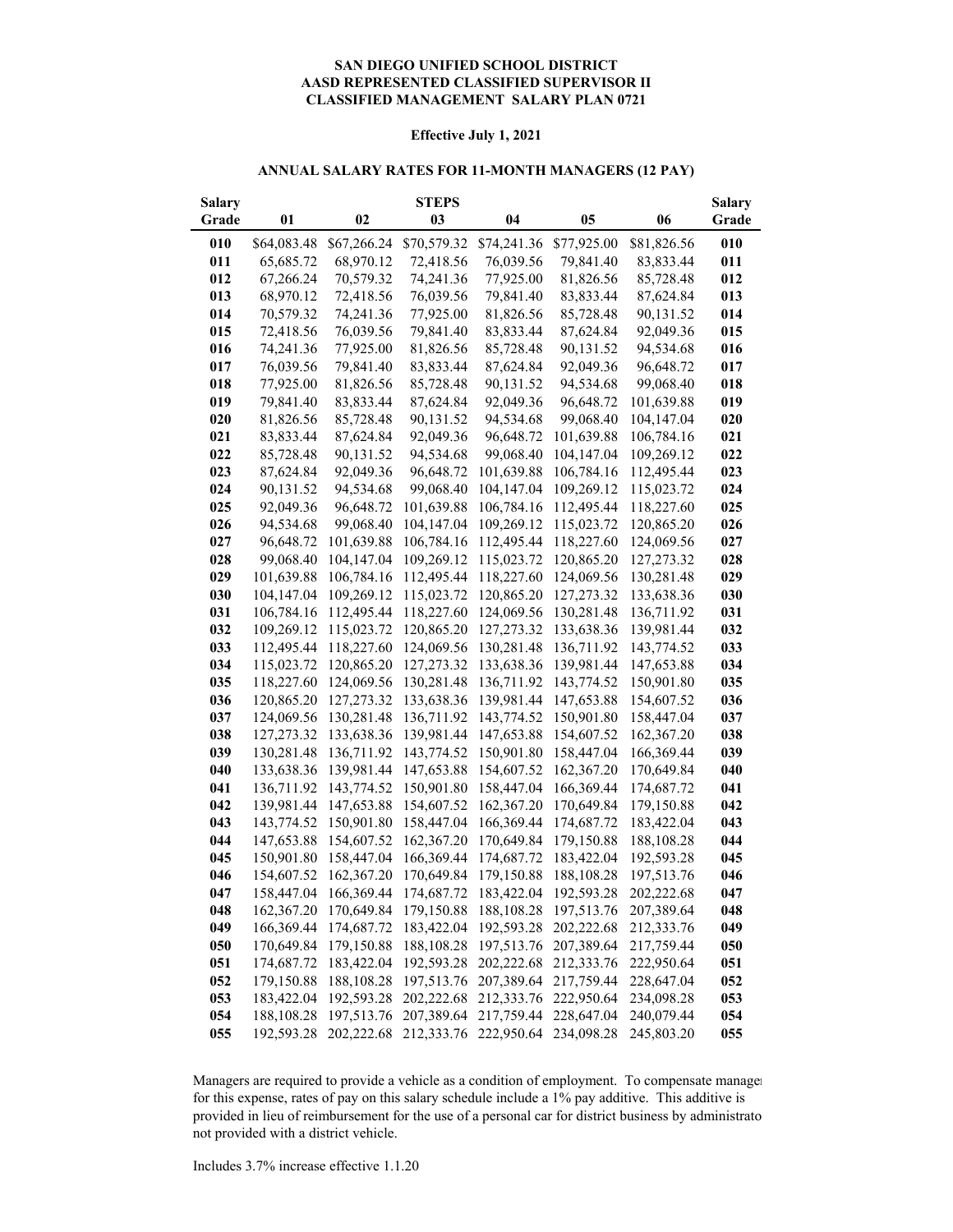# **SUPERVISORS' SALARY PLANS 0601, 0604, 0605**

## **Effective July 1, 2021**

## **MONTHLY SALARY RATES**

| <b>Salary</b> |            |            | <b>STEPS</b> |            |                |            | <b>Salary</b> |
|---------------|------------|------------|--------------|------------|----------------|------------|---------------|
| Grade         | 01         | 02         | 03           | 04         | 0 <sub>5</sub> | 06         | Grade         |
| 010           | \$2,965.81 | \$3,114.81 | \$3,271.74   | \$3,434.61 | \$3,607.42     | \$3,786.22 | 010           |
| 011           | 3,041.25   | 3,194.24   | 3,353.19     | 3,520.03   | 3,696.78       | 3,881.58   | 011           |
| 012           | 3,114.81   | 3,271.74   | 3,434.61     | 3,607.42   | 3,786.22       | 3,976.91   | 012           |
| 013           | 3,194.24   | 3,353.19   | 3,520.03     | 3,696.78   | 3,881.58       | 4,076.23   | 013           |
| 014           | 3,271.74   | 3,434.61   | 3,607.42     | 3,786.22   | 3,976.91       | 4,175.53   | 014           |
| 015           | 3,353.19   | 3,520.03   | 3,696.78     | 3,881.58   | 4,076.23       | 4,278.85   | 015           |
| 016           | 3,434.61   | 3,607.42   | 3,786.22     | 3,976.91   | 4,175.53       | 4,384.14   | 016           |
| 017           | 3,520.03   | 3,696.78   | 3,881.58     | 4,076.23   | 4,278.85       | 4,493.39   | 017           |
| 018           | 3,607.42   | 3,786.22   | 3,976.91     | 4,175.53   | 4,384.14       | 4,602.59   | 018           |
| 019           | 3,696.78   | 3,881.58   | 4,076.23     | 4,278.85   | 4,493.39       | 4,717.86   | 019           |
| 020           | 3,786.22   | 3,976.91   | 4,175.53     | 4,384.14   | 4,602.59       | 4,833.05   | 020           |
| 021           | 3,881.58   | 4,076.23   | 4,278.85     | 4,493.39   | 4,717.86       | 4,954.26   | 021           |
| 022           | 3,976.91   | 4,175.53   | 4,384.14     | 4,602.59   | 4,833.05       | 5,075.46   | 022           |
| 023           | 4,076.23   | 4,278.85   | 4,493.39     | 4,717.86   | 4,954.26       | 5,202.56   | 023           |
| 024           | 4,175.53   | 4,384.14   | 4,602.59     | 4,833.05   | 5,075.46       | 5,329.69   | 024           |
| 025           | 4,278.85   | 4,493.39   | 4,717.86     | 4,954.26   | 5,202.56       | 5,460.80   | 025           |
| 026           | 4,384.14   | 4,602.59   | 4,833.05     | 5,075.46   | 5,329.69       | 5,593.93   | 026           |
| 027           | 4,493.39   | 4,717.86   | 4,954.26     | 5,202.56   | 5,460.80       | 5,734.94   | 027           |
| 028           | 4,602.59   | 4,833.05   | 5,075.46     | 5,329.69   | 5,593.93       | 5,873.96   | 028           |
| 029           | 4,717.86   | 4,954.26   | 5,202.56     | 5,460.80   | 5,734.94       | 6,021.00   | 029           |
| 030           | 4,833.05   | 5,075.46   | 5,329.69     | 5,593.93   | 5,873.96       | 6,167.99   | 030           |
| 031           | 4,954.26   | 5,202.56   | 5,460.80     | 5,734.94   | 6,021.00       | 6,320.93   | 031           |
| 032           | 5,075.46   | 5,329.69   | 5,593.93     | 5,873.96   | 6,167.99       | 6,475.87   | 032           |
| 033           | 5,202.56   | 5,460.80   | 5,734.94     | 6,021.00   | 6,320.93       | 6,636.85   | 033           |
| 034           | 5,329.69   | 5,593.93   | 5,873.96     | 6,167.99   | 6,475.87       | 6,799.64   | 034           |
| 035           | 5,460.80   | 5,734.94   | 6,021.00     | 6,320.93   | 6,636.85       | 6,968.52   | 035           |
| 036           | 5,593.93   | 5,873.96   | 6,167.99     | 6,475.87   | 6,799.64       | 7,139.36   | 036           |
| 037           | 5,734.94   | 6,021.00   | 6,320.93     | 6,636.85   | 6,968.52       | 7,318.15   | 037           |
| 038           | 5,873.96   | 6,167.99   | 6,475.87     | 6,799.64   | 7,139.36       | 7,494.94   | 038           |
| 039           | 6,021.00   | 6,320.93   | 6,636.85     | 6,968.52   | 7,318.15       | 7,683.69   | 039           |
| 040           | 6,167.99   | 6,475.87   | 6,799.64     | 7,139.36   | 7,494.94       | 7,870.39   | 040           |
| 041           | 6,320.93   | 6,636.85   | 6,968.52     | 7,318.15   | 7,683.69       | 8,067.06   | 041           |
| 042           | 6,475.87   | 6,799.64   | 7,139.36     | 7,494.94   | 7,870.39       | 8,263.67   | 042           |
| 043           | 6,636.85   | 6,968.52   | 7,318.15     | 7,683.69   | 8,067.06       | 8,470.31   | 043           |
| 044           | 6,799.64   | 7,139.36   | 7,494.94     | 7,870.39   | 8,263.67       | 8,676.87   | 044           |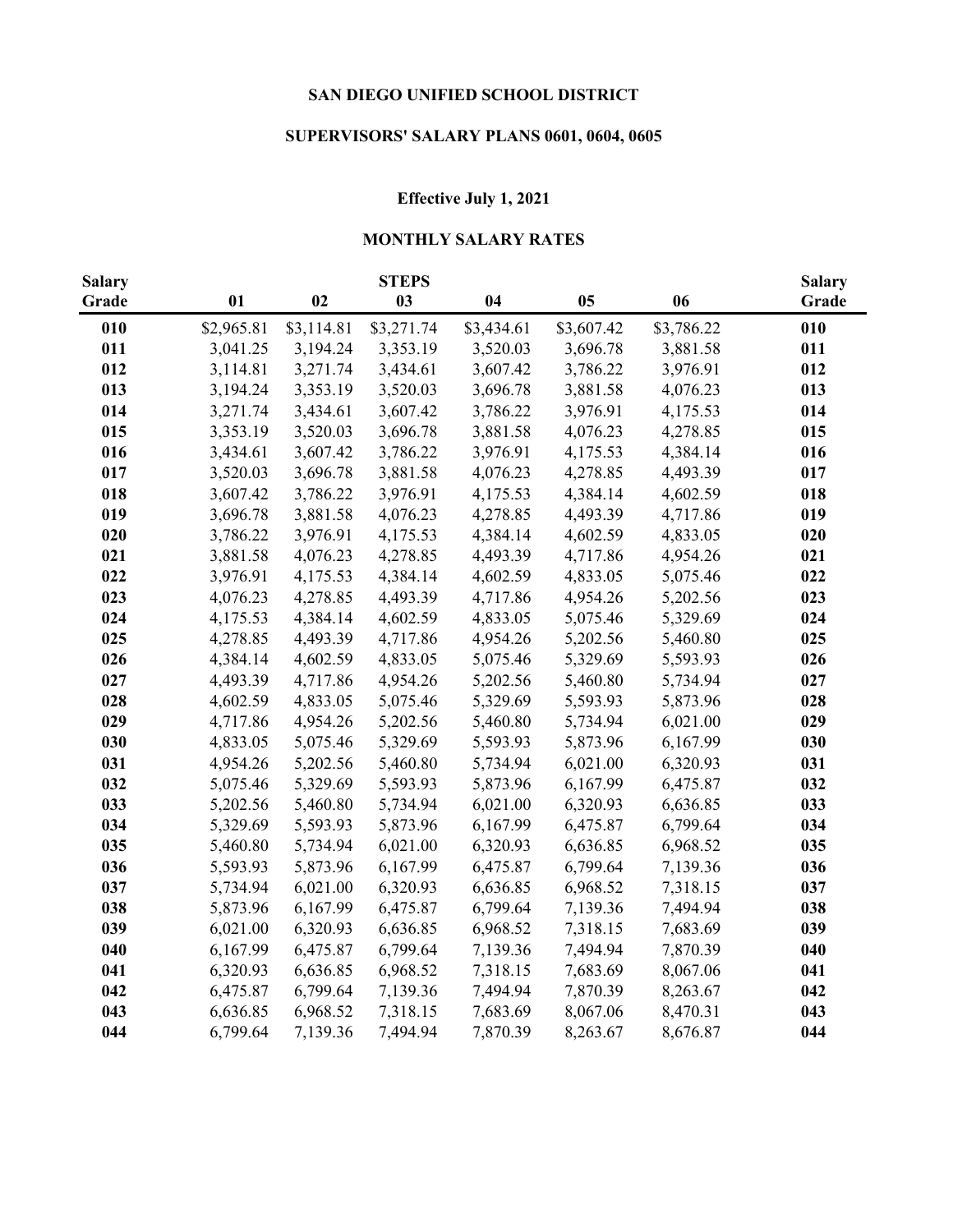## **SUPERVISORS' SALARY PLAN 0601, 0604, 0605**

| <b>Salary</b><br>Grade | 01         | 02         | <b>STEPS</b><br>03 | 04         | 05         | 06         | <b>Salary</b><br>Grade |
|------------------------|------------|------------|--------------------|------------|------------|------------|------------------------|
| 045                    | \$6,968.52 | \$7,318.15 | \$7,683.69         | \$8,067.06 | \$8,470.31 | \$8,893.44 | 045                    |
| 046                    | 7,139.36   | 7,494.94   | 7,870.39           | 8,263.67   | 8,676.87   | 9,111.92   | 046                    |
| 047                    | 7,318.15   | 7,683.69   | 8,067.06           | 8,470.31   | 8,893.44   | 9,338.39   | 047                    |
| 048                    | 7,494.94   | 7,870.39   | 8,263.67           | 8,676.87   | 9,111.92   | 9,566.81   | 048                    |
| 049                    | 7,683.69   | 8,067.06   | 8,470.31           | 8,893.44   | 9,338.39   | 9,805.18   | 049                    |
| 050                    | 7,870.39   | 8,263.67   | 8,676.87           | 9,111.92   | 9,566.81   | 10,045.55  | 050                    |
| 051                    | 8,067.06   | 8,470.31   | 8,893.44           | 9,338.39   | 9,805.18   | 10,295.88  | 051                    |
| 052                    | 8,263.67   | 8,676.87   | 9,111.92           | 9,566.81   | 10,045.55  | 10,548.14  | 052                    |
| 053                    | 8,470.31   | 8,893.44   | 9,338.39           | 9,805.18   | 10,295.88  | 10,812.36  | 053                    |
| 054                    | 8,676.87   | 9,111.92   | 9,566.81           | 10,045.55  | 10,548.14  | 11,074.58  | 054                    |
| 055                    | 8,893.44   | 9,338.39   | 9,805.18           | 10,295.88  | 10,812.36  | 11,352.65  | 055                    |
| 056                    | 9,111.92   | 9,566.81   | 10,045.55          | 10,548.14  | 11,074.58  | 11,628.76  | 056                    |

### **(Continued) MONTHLY SALARY RATES**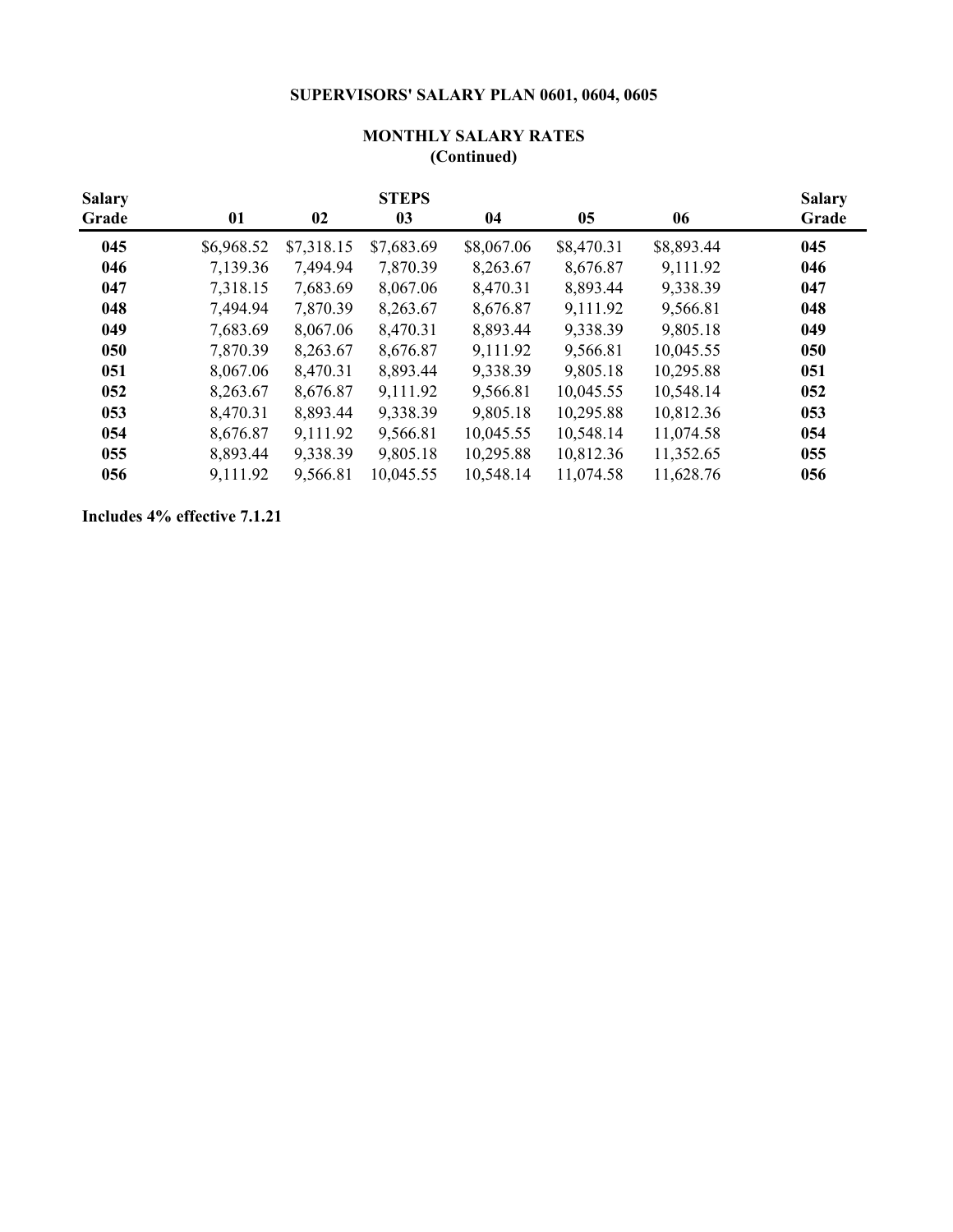## **SUPERVISORS' HOURLY SALARY PLAN**

# **Effective July 1, 2021**

### **HOURLY SALARY RATES**

| <b>Salary</b> |         |         |         | <b>STEPS</b> |         |         | <b>Salary</b> |
|---------------|---------|---------|---------|--------------|---------|---------|---------------|
| Grade         | 01      | 02      | 03      | 04           | 05      | 06      | Grade         |
| 010           | \$17.11 | \$17.97 | \$18.88 | \$19.82      | \$20.81 | \$21.84 | 010           |
| 011           | 17.55   | 18.43   | 19.35   | 20.31        | 21.33   | 22.39   | 011           |
| 012           | 17.97   | 18.88   | 19.82   | 20.81        | 21.84   | 22.94   | 012           |
| 013           | 18.43   | 19.35   | 20.31   | 21.33        | 22.39   | 23.52   | 013           |
| 014           | 18.88   | 19.82   | 20.81   | 21.84        | 22.94   | 24.09   | 014           |
| 015           | 19.35   | 20.31   | 21.33   | 22.39        | 23.52   | 24.69   | 015           |
| 016           | 19.82   | 20.81   | 21.84   | 22.94        | 24.09   | 25.29   | 016           |
| 017           | 20.31   | 21.33   | 22.39   | 23.52        | 24.69   | 25.92   | 017           |
| 018           | 20.81   | 21.84   | 22.94   | 24.09        | 25.29   | 26.55   | 018           |
| 019           | 21.33   | 22.39   | 23.52   | 24.69        | 25.92   | 27.22   | 019           |
| 020           | 21.84   | 22.94   | 24.09   | 25.29        | 26.55   | 27.88   | 020           |
| 021           | 22.39   | 23.52   | 24.69   | 25.92        | 27.22   | 28.58   | 021           |
| 022           | 22.94   | 24.09   | 25.29   | 26.55        | 27.88   | 29.28   | 022           |
| 023           | 23.52   | 24.69   | 25.92   | 27.22        | 28.58   | 30.02   | 023           |
| 024           | 24.09   | 25.29   | 26.55   | 27.88        | 29.28   | 30.75   | 024           |
| 025           | 24.69   | 25.92   | 27.22   | 28.58        | 30.02   | 31.51   | 025           |
| 026           | 25.29   | 26.55   | 27.88   | 29.28        | 30.75   | 32.27   | 026           |
| 027           | 25.92   | 27.22   | 28.58   | 30.02        | 31.51   | 33.09   | 027           |
| 028           | 26.55   | 27.88   | 29.28   | 30.75        | 32.27   | 33.89   | 028           |
| 029           | 27.22   | 28.58   | 30.02   | 31.51        | 33.09   | 34.74   | 029           |
| 030           | 27.88   | 29.28   | 30.75   | 32.27        | 33.89   | 35.59   | 030           |
| 031           | 28.58   | 30.02   | 31.51   | 33.09        | 34.74   | 36.47   | 031           |
| 032           | 29.28   | 30.75   | 32.27   | 33.89        | 35.59   | 37.36   | 032           |
| 033           | 30.02   | 31.51   | 33.09   | 34.74        | 36.47   | 38.29   | 033           |
| 034           | 30.75   | 32.27   | 33.89   | 35.59        | 37.36   | 39.23   | 034           |
| 035           | 31.51   | 33.09   | 34.74   | 36.47        | 38.29   | 40.20   | 035           |
| 036           | 32.27   | 33.89   | 35.59   | 37.36        | 39.23   | 41.19   | 036           |
| 037           | 33.09   | 34.74   | 36.47   | 38.29        | 40.20   | 42.22   | 037           |
| 038           | 33.89   | 35.59   | 37.36   | 39.23        | 41.19   | 43.24   | 038           |
| 039           | 34.74   | 36.47   | 38.29   | 40.20        | 42.22   | 44.33   | 039           |
| 040           | 35.59   | 37.36   | 39.23   | 41.19        | 43.24   | 45.41   | 040           |
| 041           | 36.47   | 38.29   | 40.20   | 42.22        | 44.33   | 46.54   | 041           |
| 042           | 37.36   | 39.23   | 41.19   | 43.24        | 45.41   | 47.68   | 042           |
| 043           | 38.29   | 40.20   | 42.22   | 44.33        | 46.54   | 48.87   | 043           |
| 044           | 39.23   | 41.19   | 43.24   | 45.41        | 47.68   | 50.06   | 044           |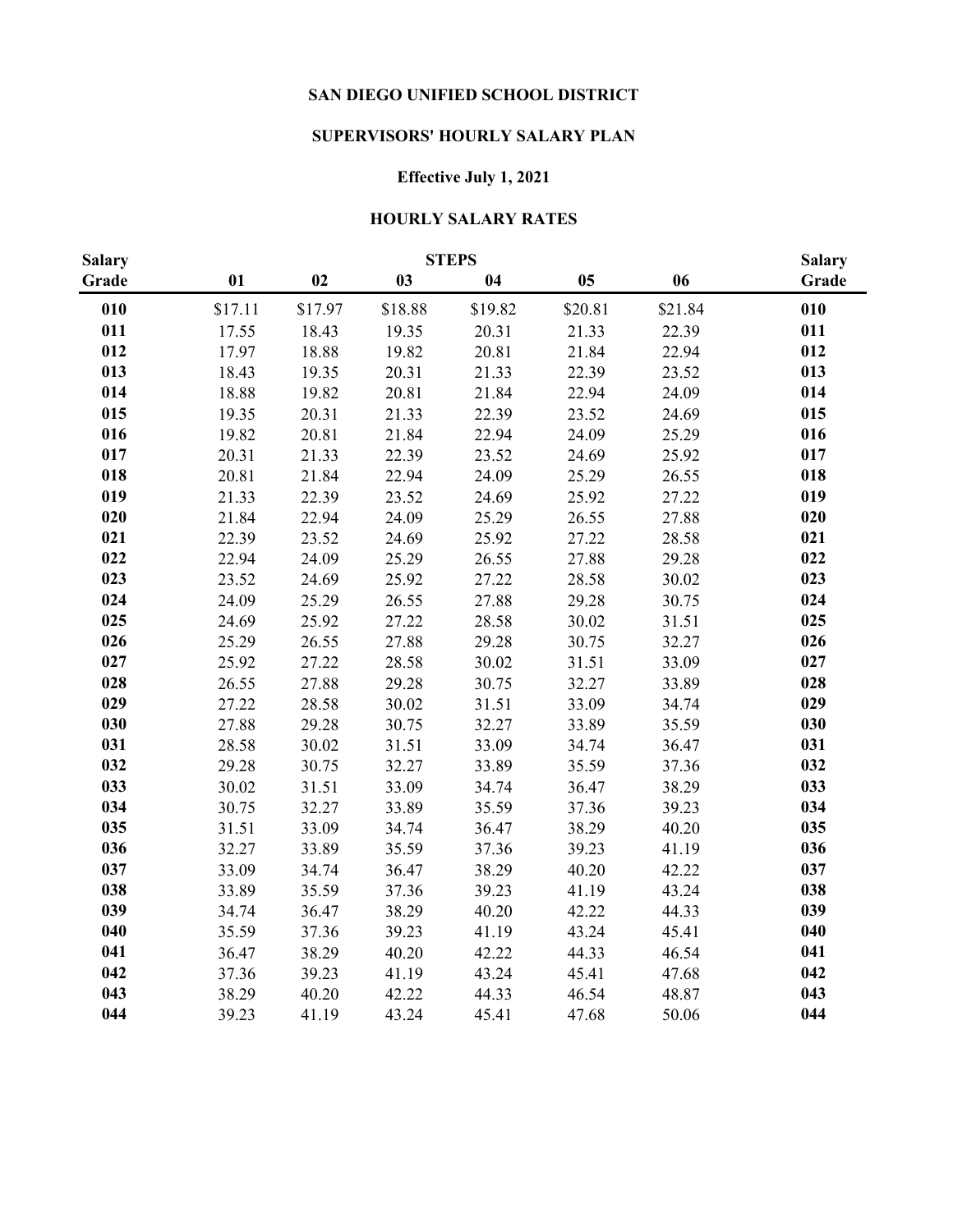## **SUPERVISORS' HOURLY SALARY PLAN**

| <b>Salary</b> |         | <b>STEPS</b> |         |         |         |         |       |  |  |  |
|---------------|---------|--------------|---------|---------|---------|---------|-------|--|--|--|
| Grade         | 01      | 02           | 03      | 04      | 05      | 06      | Grade |  |  |  |
| 045           | \$40.20 | \$42.22      | \$44.33 | \$46.54 | \$48.87 | \$51.31 | 045   |  |  |  |
| 046           | 41.19   | 43.24        | 45.41   | 47.68   | 50.06   | 52.57   | 046   |  |  |  |
| 047           | 42.22   | 44.33        | 46.54   | 48.87   | 51.31   | 53.88   | 047   |  |  |  |
| 048           | 43.24   | 45.41        | 47.68   | 50.06   | 52.57   | 55.19   | 048   |  |  |  |
| 049           | 44.33   | 46.54        | 48.87   | 51.31   | 53.88   | 56.57   | 049   |  |  |  |
| 050           | 45.41   | 47.68        | 50.06   | 52.57   | 55.19   | 57.96   | 050   |  |  |  |
| 051           | 46.54   | 48.87        | 51.31   | 53.88   | 56.57   | 59.40   | 051   |  |  |  |
| 052           | 47.68   | 50.06        | 52.57   | 55.19   | 57.96   | 60.86   | 052   |  |  |  |
| 053           | 48.87   | 51.31        | 53.88   | 56.57   | 59.40   | 62.38   | 053   |  |  |  |
| 054           | 50.06   | 52.57        | 55.19   | 57.96   | 60.86   | 63.89   | 054   |  |  |  |
| 055           | 51.31   | 53.88        | 56.57   | 59.40   | 62.38   | 65.50   | 055   |  |  |  |
| 056           | 52.57   | 55.19        | 57.96   | 60.86   | 63.89   | 67.09   | 056   |  |  |  |

### **HOURLY SALARY RATES (Continued)**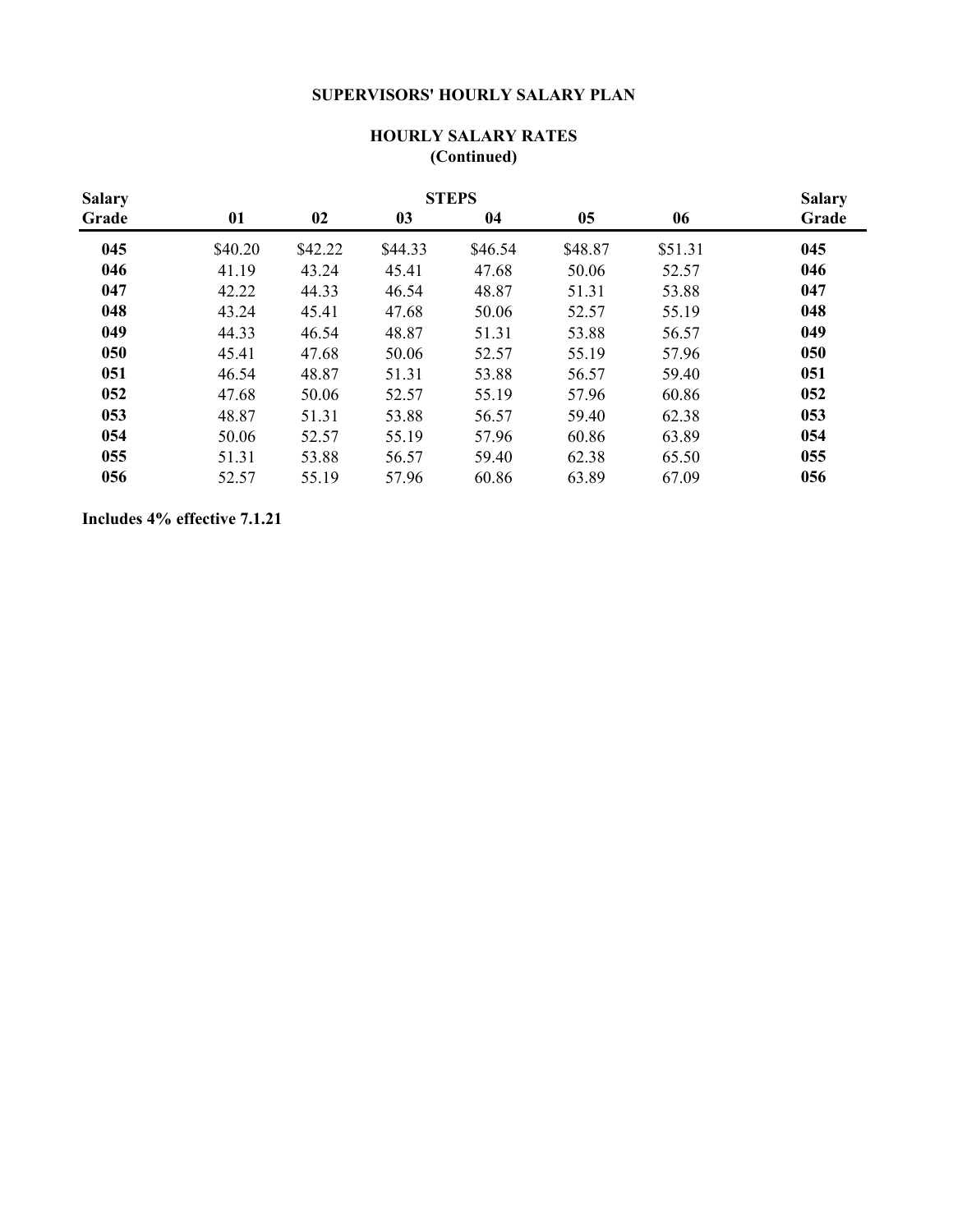#### **SUPERVISORS' SALARY PLAN 0602 10-MONTH/12 PAY 217 DAY MONTHLY SALARY RATES**

### **Effective July 1, 2021**

#### **MONTHLY SALARY RATES**

| <b>Salary</b> |            |            | <b>STEPS</b> |            |            |            | <b>Salary</b> |
|---------------|------------|------------|--------------|------------|------------|------------|---------------|
| Grade         | 01         | 02         | 03           | 04         | 05         | 06         | Grade         |
| 010           | \$2,475.25 | \$2,599.66 | \$2,731.31   | \$2,867.29 | \$3,010.51 | \$3,159.52 | 010           |
| 011           | 2,538.90   | 2,666.21   | 2,799.30     | 2,938.18   | 3,085.74   | 3,239.09   | 011           |
| 012           | 2,599.66   | 2,731.31   | 2,867.29     | 3,010.51   | 3,159.52   | 3,318.65   | 012           |
| 013           | 2,666.21   | 2,799.30   | 2,938.18     | 3,085.74   | 3,239.09   | 3,402.56   | 013           |
| 014           | 2,731.31   | 2,867.29   | 3,010.51     | 3,159.52   | 3,318.65   | 3,485.02   | 014           |
| 015           | 2,799.30   | 2,938.18   | 3,085.74     | 3,239.09   | 3,402.56   | 3,571.82   | 015           |
| 016           | 2,867.29   | 3,010.51   | 3,159.52     | 3,318.65   | 3,485.02   | 3,658.62   | 016           |
| 017           | 2,938.18   | 3,085.74   | 3,239.09     | 3,402.56   | 3,571.82   | 3,749.76   | 017           |
| 018           | 3,010.51   | 3,159.52   | 3,318.65     | 3,485.02   | 3,658.62   | 3,840.90   | 018           |
| 019           | 3,085.74   | 3,239.09   | 3,402.56     | 3,571.82   | 3,749.76   | 3,937.83   | 019           |
| 020           | 3,159.52   | 3,318.65   | 3,485.02     | 3,658.62   | 3,840.90   | 4,033.31   | 020           |
| 021           | 3,239.09   | 3,402.56   | 3,571.82     | 3,749.76   | 3,937.83   | 4,134.57   | 021           |
| 022           | 3,318.65   | 3,485.02   | 3,658.62     | 3,840.90   | 4,033.31   | 4,235.84   | 022           |
| 023           | 3,402.56   | 3,571.82   | 3,749.76     | 3,937.83   | 4,134.57   | 4,342.89   | 023           |
| 024           | 3,485.02   | 3,658.62   | 3,840.90     | 4,033.31   | 4,235.84   | 4,448.50   | 024           |
| 025           | 3,571.82   | 3,749.76   | 3,937.83     | 4,134.57   | 4,342.89   | 4,558.45   | 025           |
| 026           | 3,658.62   | 3,840.90   | 4,033.31     | 4,235.84   | 4,448.50   | 4,668.39   | 026           |
| 027           | 3,749.76   | 3,937.83   | 4,134.57     | 4,342.89   | 4,558.45   | 4,787.02   | 027           |
| 028           | 3,840.90   | 4,033.31   | 4,235.84     | 4,448.50   | 4,668.39   | 4,902.75   | 028           |
| 029           | 3,937.83   | 4,134.57   | 4,342.89     | 4,558.45   | 4,787.02   | 5,025.72   | 029           |
| 030           | 4,033.31   | 4,235.84   | 4,448.50     | 4,668.39   | 4,902.75   | 5,148.69   | 030           |
| 031           | 4,134.57   | 4,342.89   | 4,558.45     | 4,787.02   | 5,025.72   | 5,275.99   | 031           |
| 032           | 4,235.84   | 4,448.50   | 4,668.39     | 4,902.75   | 5,148.69   | 5,404.75   | 032           |
| 033           | 4,342.89   | 4,558.45   | 4,787.02     | 5,025.72   | 5,275.99   | 5,539.29   | 033           |
| 034           | 4,448.50   | 4,668.39   | 4,902.75     | 5,148.69   | 5,404.75   | 5,675.27   | 034           |
| 035           | 4,558.45   | 4,787.02   | 5,025.72     | 5,275.99   | 5,539.29   | 5,815.60   | 035           |
| 036           | 4,668.39   | 4,902.75   | 5,148.69     | 5,404.75   | 5,675.27   | 5,958.82   | 036           |
| 037           | 4,787.02   | 5,025.72   | 5,275.99     | 5,539.29   | 5,815.60   | 6,107.83   | 037           |
| 038           | 4,902.75   | 5,148.69   | 5,404.75     | 5,675.27   | 5,958.82   | 6,255.39   | 038           |
| 039           | 5,025.72   | 5,275.99   | 5,539.29     | 5,815.60   | 6,107.83   | 6,413.07   | 039           |
| 040           | 5,148.69   | 5,404.75   | 5,675.27     | 5,958.82   | 6,255.39   | 6,569.31   | 040           |
| 041           | 5,275.99   | 5,539.29   | 5,815.60     | 6,107.83   | 6,413.07   | 6,732.79   | 041           |
| 042           | 5,404.75   | 5,675.27   | 5,958.82     | 6,255.39   | 6,569.31   | 6,897.71   | 042           |
| 043           | 5,539.29   | 5,815.60   | 6,107.83     | 6,413.07   | 6,732.79   | 7,069.86   | 043           |
| 044           | 5,675.27   | 5,958.82   | 6,255.39     | 6,569.31   | 6,897.71   | 7,242.01   | 044           |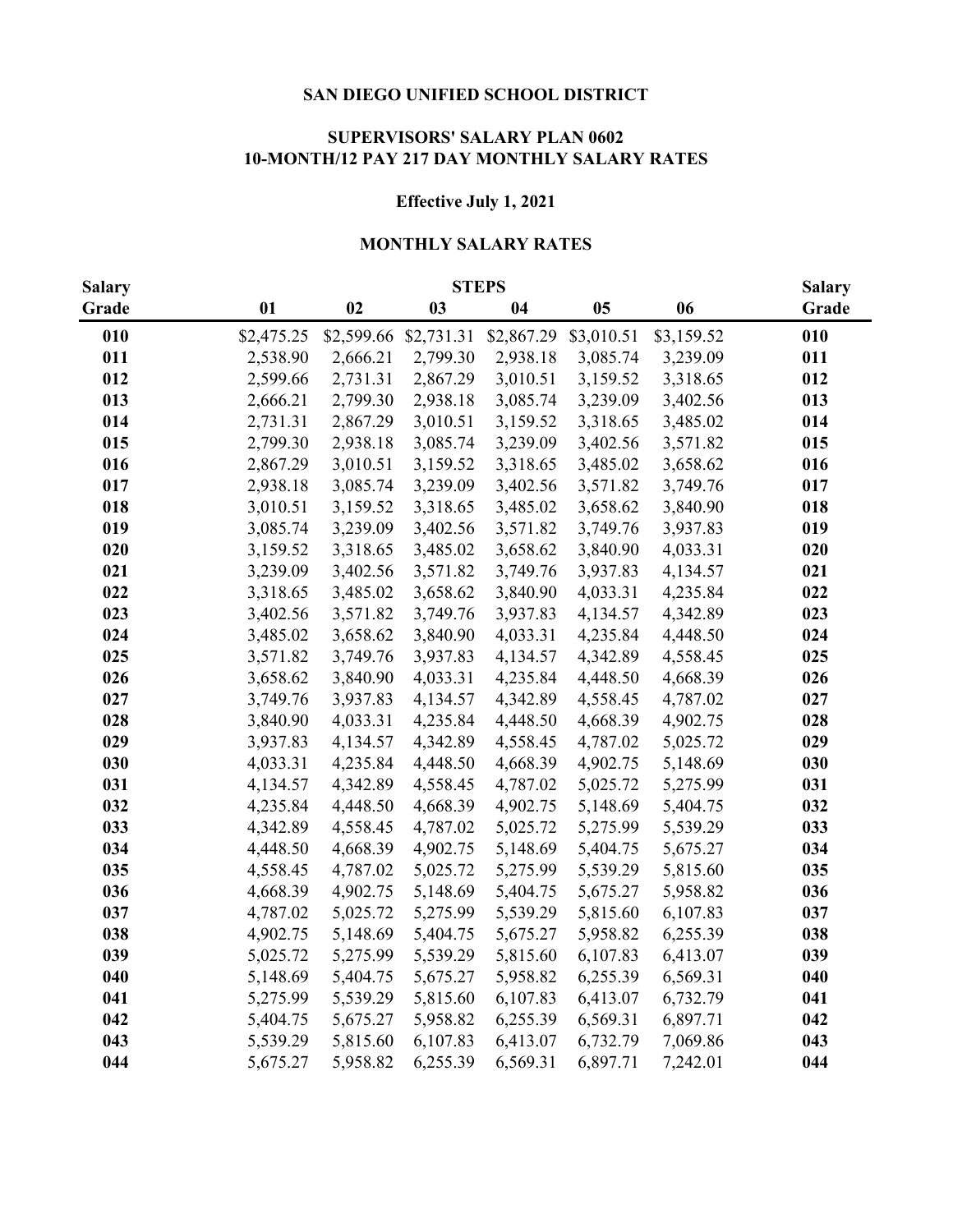## **(Continued) SUPERVISORS' SALARY PLAN 0602 10-MONTH/12 PAY 217 DAY MONTHLY SALARY RATES MONTHLY SALARY RATES**

| <b>Salary</b> |            | <b>STEPS</b> |            |            |            |            |       |  |  |
|---------------|------------|--------------|------------|------------|------------|------------|-------|--|--|
| Grade         | 01         | 02           | 03         | 04         | 05         | 06         | Grade |  |  |
| 045           | \$5,815.60 | \$6,107.83   | \$6,413.07 | \$6,732.79 | \$7,069.86 | \$7,422.85 | 045   |  |  |
| 046           | 5,958.82   | 6,255.39     | 6,569.31   | 6,897.71   | 7,242.01   | 7,605.13   | 046   |  |  |
| 047           | 6,107.83   | 6,413.07     | 6,732.79   | 7,069.86   | 7,422.85   | 7,794.64   | 047   |  |  |
| 048           | 6,255.39   | 6,569.31     | 6,897.71   | 7,242.01   | 7,605.13   | 7,984.15   | 048   |  |  |
| 049           | 6,413.07   | 6,732.79     | 7,069.86   | 7,422.85   | 7,794.64   | 8,183.79   | 049   |  |  |
| 050           | 6,569.31   | 6,897.71     | 7,242.01   | 7,605.13   | 7,984.15   | 8,384.88   | 050   |  |  |
| 051           | 6,732.79   | 7,069.86     | 7,422.85   | 7,794.64   | 8,183.79   | 8,593.20   | 051   |  |  |
| 052           | 6,897.71   | 7,242.01     | 7,605.13   | 7,984.15   | 8,384.88   | 8,804.41   | 052   |  |  |
| 053           | 7,069.86   | 7,422.85     | 7,794.64   | 8,183.79   | 8,593.20   | 9,024.31   | 053   |  |  |
| 054           | 7,242.01   | 7,605.13     | 7,984.15   | 8,384.88   | 8,804.41   | 9,242.75   | 054   |  |  |
| 055           | 7,422.85   | 7,794.64     | 8,183.79   | 8,593.20   | 9,024.31   | 9,475.67   | 055   |  |  |
| 056           | 7,605.13   | 7,984.15     | 8,384.88   | 8,804.41   | 9,242.75   | 9,705.69   | 056   |  |  |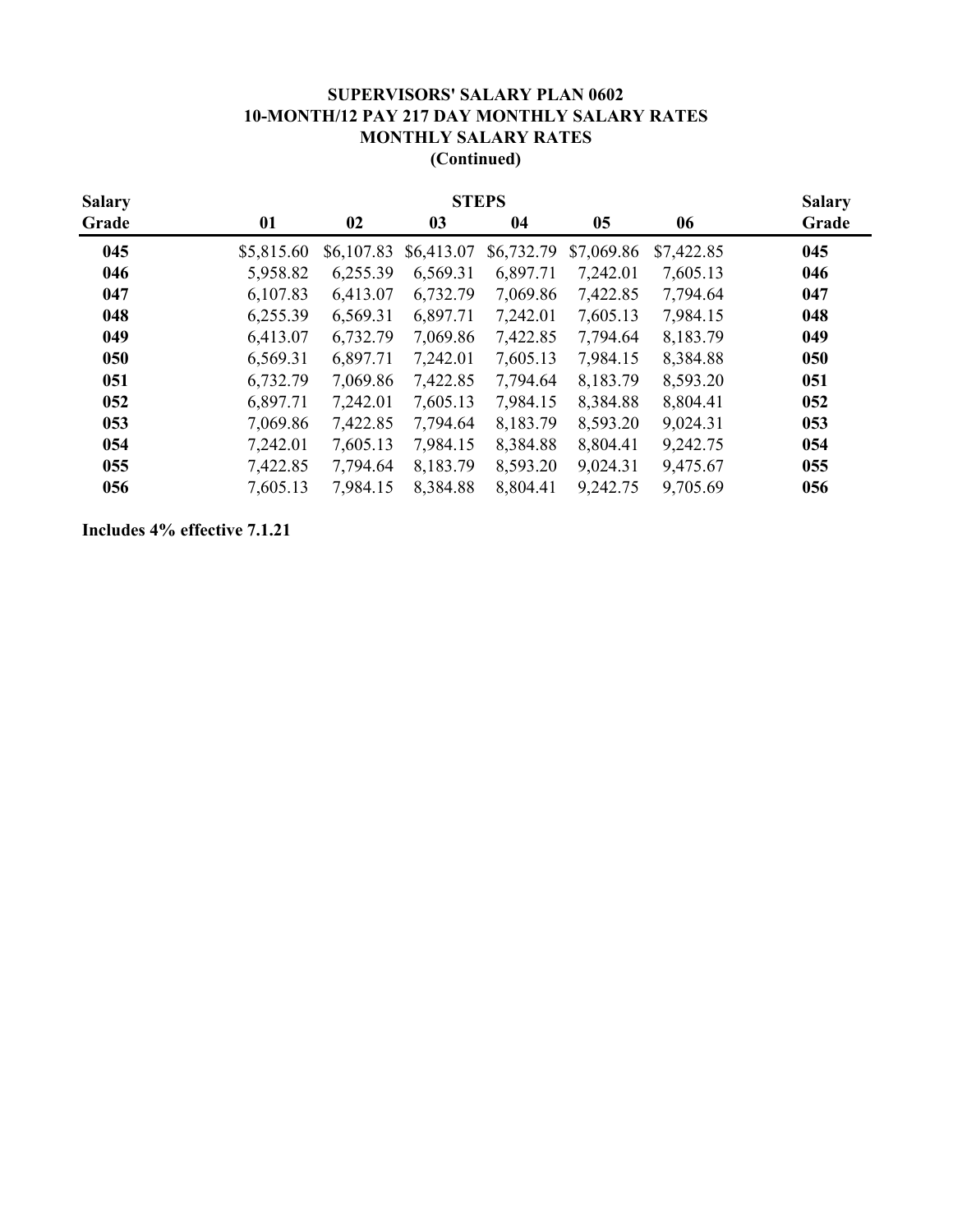#### **SUPERVISORS' SALARY PLAN 0603 11-MONTH/12 PAY 239 DAY MONTHLY SALARY RATES**

### **Effective July 1, 2021**

# **MONTHLY SALARY RATES**

| <b>Salary</b> |            | <b>Salary</b> |            |            |            |            |       |
|---------------|------------|---------------|------------|------------|------------|------------|-------|
| Grade         | 01         | 02            | 03         | 04         | 05         | 06         | Grade |
| 010           | \$2,726.19 | \$2,863.22    | \$3,008.21 | \$3,157.99 | \$3,315.73 | \$3,479.84 | 010   |
| 011           | 2,796.30   | 2,936.51      | 3,083.10   | 3,236.06   | 3,398.58   | 3,567.47   | 011   |
| 012           | 2,863.22   | 3,008.21      | 3,157.99   | 3,315.73   | 3,479.84   | 3,655.11   | 012   |
| 013           | 2,936.51   | 3,083.10      | 3,236.06   | 3,398.58   | 3,567.47   | 3,747.52   | 013   |
| 014           | 3,008.21   | 3,157.99      | 3,315.73   | 3,479.84   | 3,655.11   | 3,838.34   | 014   |
| 015           | 3,083.10   | 3,236.06      | 3,398.58   | 3,567.47   | 3,747.52   | 3,933.94   | 015   |
| 016           | 3,157.99   | 3,315.73      | 3,479.84   | 3,655.11   | 3,838.34   | 4,029.54   | 016   |
| 017           | 3,236.06   | 3,398.58      | 3,567.47   | 3,747.52   | 3,933.94   | 4,129.92   | 017   |
| 018           | 3,315.73   | 3,479.84      | 3,655.11   | 3,838.34   | 4,029.54   | 4,230.30   | 018   |
| 019           | 3,398.58   | 3,567.47      | 3,747.52   | 3,933.94   | 4,129.92   | 4,337.05   | 019   |
| 020           | 3,479.84   | 3,655.11      | 3,838.34   | 4,029.54   | 4,230.30   | 4,442.21   | 020   |
| 021           | 3,567.47   | 3,747.52      | 3,933.94   | 4,129.92   | 4,337.05   | 4,553.75   | 021   |
| 022           | 3,655.11   | 3,838.34      | 4,029.54   | 4,230.30   | 4,442.21   | 4,665.28   | 022   |
| 023           | 3,747.52   | 3,933.94      | 4,129.92   | 4,337.05   | 4,553.75   | 4,783.19   | 023   |
| 024           | 3,838.34   | 4,029.54      | 4,230.30   | 4,442.21   | 4,665.28   | 4,899.50   | 024   |
| 025           | 3,933.94   | 4,129.92      | 4,337.05   | 4,553.75   | 4,783.19   | 5,020.59   | 025   |
| 026           | 4,029.54   | 4,230.30      | 4,442.21   | 4,665.28   | 4,899.50   | 5,141.69   | 026   |
| 027           | 4,129.92   | 4,337.05      | 4,553.75   | 4,783.19   | 5,020.59   | 5,272.34   | 027   |
| 028           | 4,230.30   | 4,442.21      | 4,665.28   | 4,899.50   | 5,141.69   | 5,399.81   | 028   |
| 029           | 4,337.05   | 4,553.75      | 4,783.19   | 5,020.59   | 5,272.34   | 5,535.24   | 029   |
| 030           | 4,442.21   | 4,665.28      | 4,899.50   | 5,141.69   | 5,399.81   | 5,670.67   | 030   |
| 031           | 4,553.75   | 4,783.19      | 5,020.59   | 5,272.34   | 5,535.24   | 5,810.89   | 031   |
| 032           | 4,665.28   | 4,899.50      | 5,141.69   | 5,399.81   | 5,670.67   | 5,952.69   | 032   |
| 033           | 4,783.19   | 5,020.59      | 5,272.34   | 5,535.24   | 5,810.89   | 6,100.87   | 033   |
| 034           | 4,899.50   | 5,141.69      | 5,399.81   | 5,670.67   | 5,952.69   | 6,250.65   | 034   |
| 035           | 5,020.59   | 5,272.34      | 5,535.24   | 5,810.89   | 6,100.87   | 6,405.20   | 035   |
| 036           | 5,141.69   | 5,399.81      | 5,670.67   | 5,952.69   | 6,250.65   | 6,562.94   | 036   |
| 037           | 5,272.34   | 5,535.24      | 5,810.89   | 6,100.87   | 6,405.20   | 6,727.05   | 037   |
| 038           | 5,399.81   | 5,670.67      | 5,952.69   | 6,250.65   | 6,562.94   | 6,889.57   | 038   |
| 039           | 5,535.24   | 5,810.89      | 6,100.87   | 6,405.20   | 6,727.05   | 7,063.25   | 039   |
| 040           | 5,670.67   | 5,952.69      | 6,250.65   | 6,562.94   | 6,889.57   | 7,235.33   | 040   |
| 041           | 5,810.89   | 6,100.87      | 6,405.20   | 6,727.05   | 7,063.25   | 7,415.37   | 041   |
| 042           | 5,952.69   | 6,250.65      | 6,562.94   | 6,889.57   | 7,235.33   | 7,597.01   | 042   |
| 043           | 6,100.87   | 6,405.20      | 6,727.05   | 7,063.25   | 7,415.37   | 7,786.62   | 043   |
| 044           | 6,250.65   | 6,562.94      | 6,889.57   | 7,235.33   | 7,597.01   | 7,976.23   | 044   |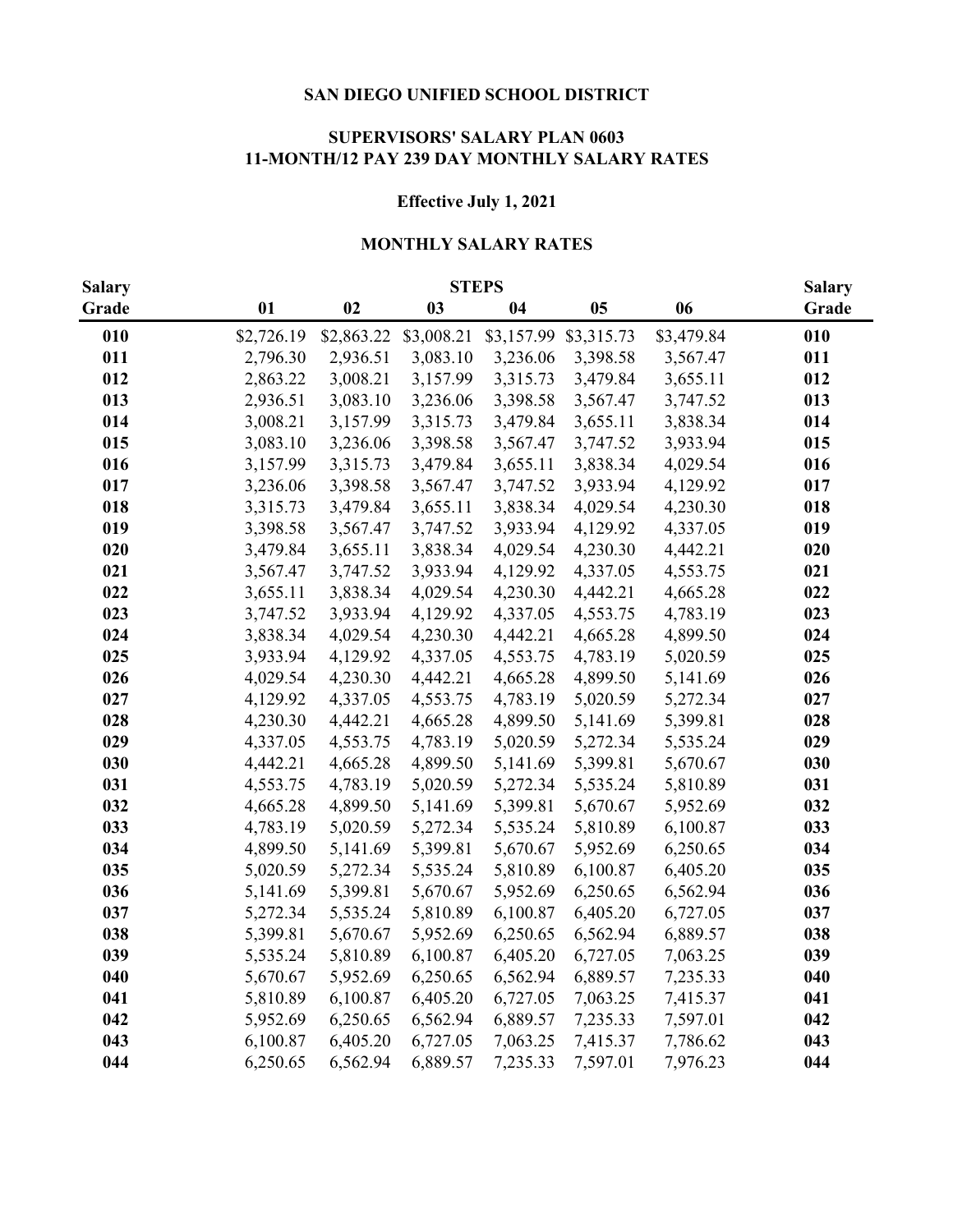### **(Continued) SUPERVISORS' SALARY PLAN 0603 11-MONTH/12 PAY 239 DAY MONTHLY SALARY RATES MONTHLY SALARY RATES**

| <b>Salary</b> | <b>STEPS</b> |            |                |            |            |            |       |  |
|---------------|--------------|------------|----------------|------------|------------|------------|-------|--|
| Grade         | 01           | 02         | 0 <sub>3</sub> | 04         | 05         | 06         | Grade |  |
| 045           | \$6,405.20   | \$6,727.05 | \$7,063.25     | \$7,415.37 | \$7,786.62 | \$8,175.39 | 045   |  |
| 046           | 6,562.94     | 6,889.57   | 7,235.33       | 7,597.01   | 7,976.23   | 8,376.15   | 046   |  |
| 047           | 6,727.05     | 7,063.25   | 7,415.37       | 7,786.62   | 8,175.39   | 8,584.88   | 047   |  |
| 048           | 6,889.57     | 7,235.33   | 7,597.01       | 7,976.23   | 8,376.15   | 8,793.61   | 048   |  |
| 049           | 7,063.25     | 7,415.37   | 7,786.62       | 8,175.39   | 8,584.88   | 9,013.49   | 049   |  |
| 050           | 7,235.33     | 7,597.01   | 7,976.23       | 8,376.15   | 8,793.61   | 9,234.96   | 050   |  |
| 051           | 7,415.37     | 7,786.62   | 8,175.39       | 8,584.88   | 9,013.49   | 9,464.40   | 051   |  |
| 052           | 7,597.01     | 7,976.23   | 8,376.15       | 8,793.61   | 9,234.96   | 9,697.03   | 052   |  |
| 053           | 7,786.62     | 8,175.39   | 8,584.88       | 9,013.49   | 9,464.40   | 9,939.21   | 053   |  |
| 054           | 7,976.23     | 8,376.15   | 8,793.61       | 9,234.96   | 9,697.03   | 10,179.81  | 054   |  |
| 055           | 8,175.39     | 8,584.88   | 9,013.49       | 9,464.40   | 9,939.21   | 10,436.33  | 055   |  |
| 056           | 8,376.15     | 8,793.61   | 9,234.96       | 9,697.03   | 10,179.81  | 10,689.67  | 056   |  |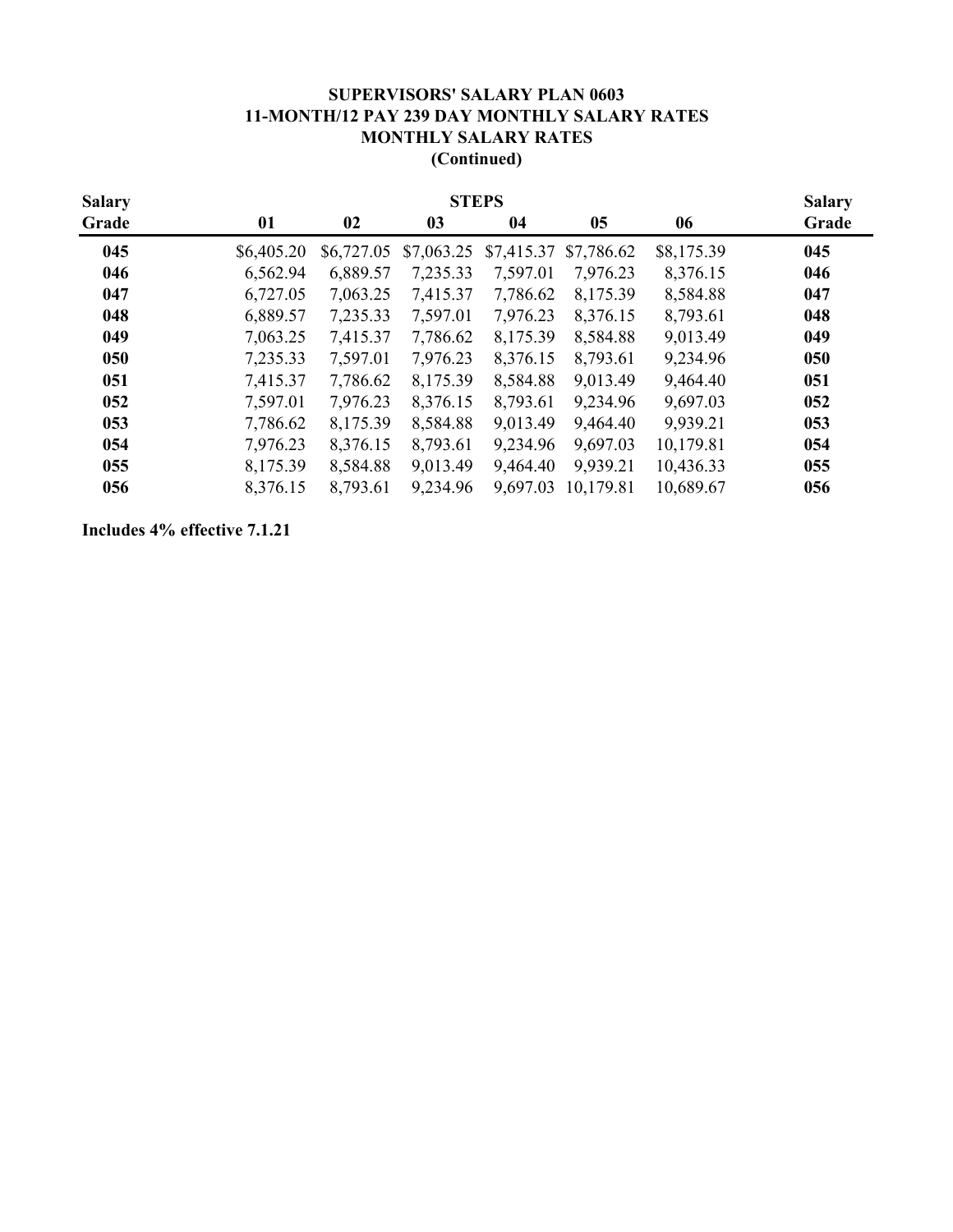# **SCHOOL POLICE SUPERVISORS SALARY PLAN 0630**

## **Effective July 1, 2021**

| <b>Salary</b> |            |            | <b>STEPS</b> |            |            |            | <b>Salary</b> |
|---------------|------------|------------|--------------|------------|------------|------------|---------------|
| Grade         | 01         | 02         | 03           | 04         | 05         | 06         | Grade         |
| 010           | \$4,955.95 | \$5,203.90 | \$5,461.76   | \$5,735.31 | \$6,022.68 | \$6,321.86 | 010           |
| 011           | 5,079.91   | 5,331.85   | 5,599.53     | 5,879.02   | 6,172.28   | 6,481.27   | 011           |
| 012           | 5,203.90   | 5,461.76   | 5,735.31     | 6,022.68   | 6,321.86   | 6,638.75   | 012           |
| 013           | 5,331.85   | 5,599.53   | 5,879.02     | 6,172.28   | 6,481.27   | 6,804.05   | 013           |
| 014           | 5,461.76   | 5,735.31   | 6,022.68     | 6,321.86   | 6,638.75   | 6,969.44   | 014           |
| 015           | 5,599.53   | 5,879.02   | 6,172.28     | 6,481.27   | 6,804.05   | 7,146.58   | 015           |
| 016           | 5,735.31   | 6,022.68   | 6,321.86     | 6,638.75   | 6,969.44   | 7,319.74   | 016           |
| 017           | 5,879.02   | 6,172.28   | 6,481.27     | 6,804.05   | 7,146.58   | 7,500.83   | 017           |
| 018           | 6,022.68   | 6,321.86   | 6,638.75     | 6,969.44   | 7,319.74   | 7,685.82   | 018           |
| 019           | 6,172.28   | 6,481.27   | 6,804.05     | 7,146.58   | 7,500.83   | 7,875.86   | 019           |
| 020           | 6,321.86   | 6,638.75   | 6,969.44     | 7,319.74   | 7,685.82   | 8,070.11   | 020           |
| 021           | 6,481.27   | 6,804.05   | 7,146.58     | 7,500.83   | 7,875.86   | 8,269.64   | 021           |
| 022           | 6,638.75   | 6,969.44   | 7,319.74     | 7,685.82   | 8,070.11   | 8,473.62   | 022           |
| 023           | 6,804.05   | 7,146.58   | 7,500.83     | 7,875.86   | 8,269.64   | 8,683.17   | 023           |
| 024           | 6,969.44   | 7,319.74   | 7,685.82     | 8,070.11   | 8,473.62   | 8,897.24   | 024           |
| 025           | 7,146.58   | 7,500.83   | 7,875.86     | 8,269.64   | 8,683.17   | 9,117.30   | 025           |
| 026           | 7,319.74   | 7,685.82   | 8,070.11     | 8,473.62   | 8,897.24   | 9,342.12   | 026           |
| 027           | 7,500.83   | 7,875.86   | 8,269.64     | 8,683.17   | 9,117.30   | 9,573.18   | 027           |
| 028           | 7,685.82   | 8,070.11   | 8,473.62     | 8,897.24   | 9,342.12   | 9,809.22   | 028           |
| 029           | 7,875.86   | 8,269.64   | 8,683.17     | 9,117.30   | 9,573.18   | 10,051.82  | 029           |
| 030           | 8,070.11   | 8,473.62   | 8,897.24     | 9,342.12   | 9,809.22   | 10,299.68  | 030           |
| 031           | 8,269.64   | 8,683.17   | 9,117.30     | 9,573.18   | 10,051.82  | 10,554.44  | 031           |
| 032           | 8,473.62   | 8,897.24   | 9,342.12     | 9,809.22   | 10,299.68  | 10,814.64  | 032           |
| 033           | 8,683.17   | 9,117.30   | 9,573.18     | 10,051.82  | 10,554.44  | 11,082.16  | 033           |
| 034           | 8,897.24   | 9,342.12   | 9,809.22     | 10,299.68  | 10,814.64  | 11,355.41  | 034           |
| 035           | 9,117.30   | 9,573.18   | 10,051.82    | 10,554.44  | 11,082.16  | 11,636.25  | 035           |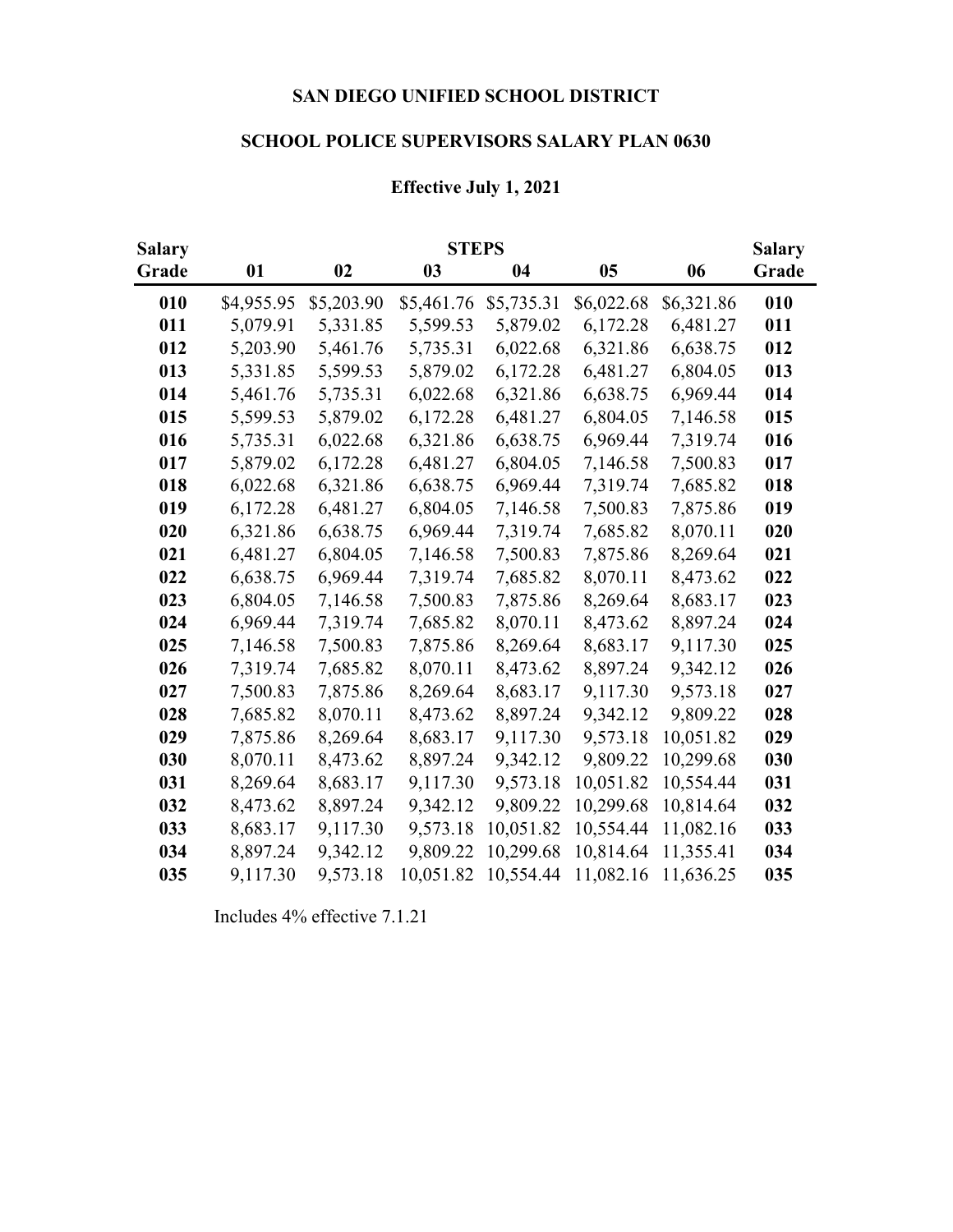# **SCHOOL POLICE SUPERVISORS SALARY PLAN 0630 HOURLY SALARY PLAN**

## **Effective July 1, 2021**

| <b>Salary</b> |         |         | <b>STEPS</b> |         |         |         | <b>Salary</b> |
|---------------|---------|---------|--------------|---------|---------|---------|---------------|
| Grade         | 01      | 02      | 03           | 04      | 05      | 06      | Grade         |
| 010           | \$28.59 | \$30.02 | \$31.51      | \$33.09 | \$34.75 | \$36.47 | 010           |
| 011           | 29.31   | 30.76   | 32.31        | 33.92   | 35.61   | 37.39   | 011           |
| 012           | 30.02   | 31.51   | 33.09        | 34.75   | 36.47   | 38.30   | 012           |
| 013           | 30.76   | 32.31   | 33.92        | 35.61   | 37.39   | 39.25   | 013           |
| 014           | 31.51   | 33.09   | 34.75        | 36.47   | 38.30   | 40.21   | 014           |
| 015           | 32.31   | 33.92   | 35.61        | 37.39   | 39.25   | 41.23   | 015           |
| 016           | 33.09   | 34.75   | 36.47        | 38.30   | 40.21   | 42.23   | 016           |
| 017           | 33.92   | 35.61   | 37.39        | 39.25   | 41.23   | 43.27   | 017           |
| 018           | 34.75   | 36.47   | 38.30        | 40.21   | 42.23   | 44.34   | 018           |
| 019           | 35.61   | 37.39   | 39.25        | 41.23   | 43.27   | 45.44   | 019           |
| 020           | 36.47   | 38.30   | 40.21        | 42.23   | 44.34   | 46.56   | 020           |
| 021           | 37.39   | 39.25   | 41.23        | 43.27   | 45.44   | 47.71   | 021           |
| 022           | 38.30   | 40.21   | 42.23        | 44.34   | 46.56   | 48.89   | 022           |
| 023           | 39.25   | 41.23   | 43.27        | 45.44   | 47.71   | 50.10   | 023           |
| 024           | 40.21   | 42.23   | 44.34        | 46.56   | 48.89   | 51.33   | 024           |
| 025           | 41.23   | 43.27   | 45.44        | 47.71   | 50.10   | 52.60   | 025           |
| 026           | 42.23   | 44.34   | 46.56        | 48.89   | 51.33   | 53.90   | 026           |
| 027           | 43.27   | 45.44   | 47.71        | 50.10   | 52.60   | 55.23   | 027           |
| 028           | 44.34   | 46.56   | 48.89        | 51.33   | 53.90   | 56.59   | 028           |
| 029           | 45.44   | 47.71   | 50.10        | 52.60   | 55.23   | 57.99   | 029           |
| 030           | 46.56   | 48.89   | 51.33        | 53.90   | 56.59   | 59.42   | 030           |
| 031           | 47.71   | 50.10   | 52.60        | 55.23   | 57.99   | 60.89   | 031           |
| 032           | 48.89   | 51.33   | 53.90        | 56.59   | 59.42   | 62.39   | 032           |
| 033           | 50.10   | 52.60   | 55.23        | 57.99   | 60.89   | 63.94   | 033           |
| 034           | 51.33   | 53.90   | 56.59        | 59.42   | 62.39   | 65.51   | 034           |
| 035           | 52.60   | 55.23   | 57.99        | 60.89   | 63.94   | 67.13   | 035           |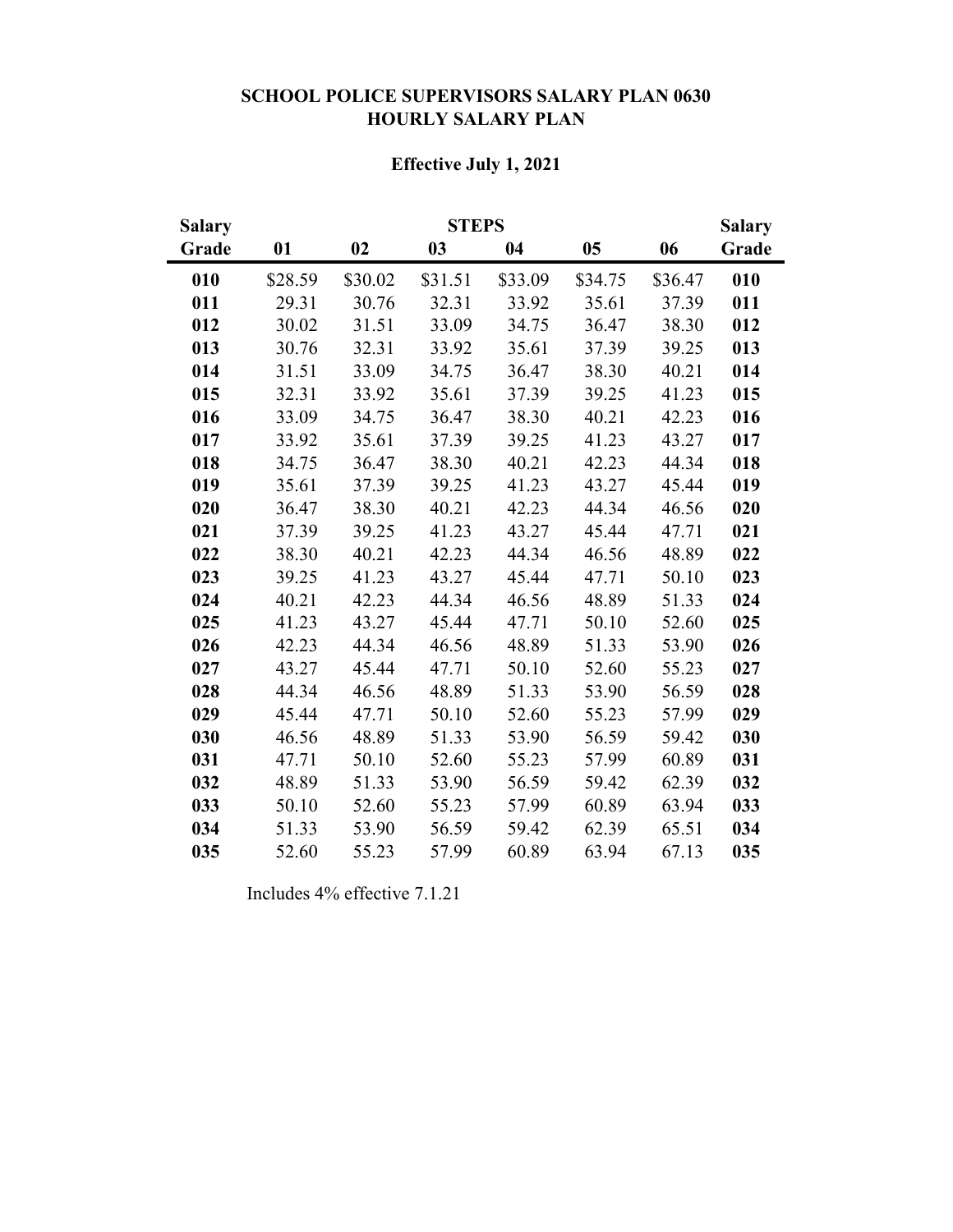## **SCHOOL POLICE SERGEANTS SALARY PLAN 0631 Effective July 1, 2021**

# **MONTHLY SALARY RATES SWORN CLASSIFICATIONS**

| <b>Salary</b> |    | <b>STEPS</b>                                           |  |    |    |    |       |  |  |  |
|---------------|----|--------------------------------------------------------|--|----|----|----|-------|--|--|--|
| Grade         | 01 |                                                        |  | 04 | 05 | 06 | Grade |  |  |  |
| 027           |    | 7,971.13 8,369.66 8,788.14 9,227.59 9,688.96 10,173.39 |  |    |    |    | 027   |  |  |  |